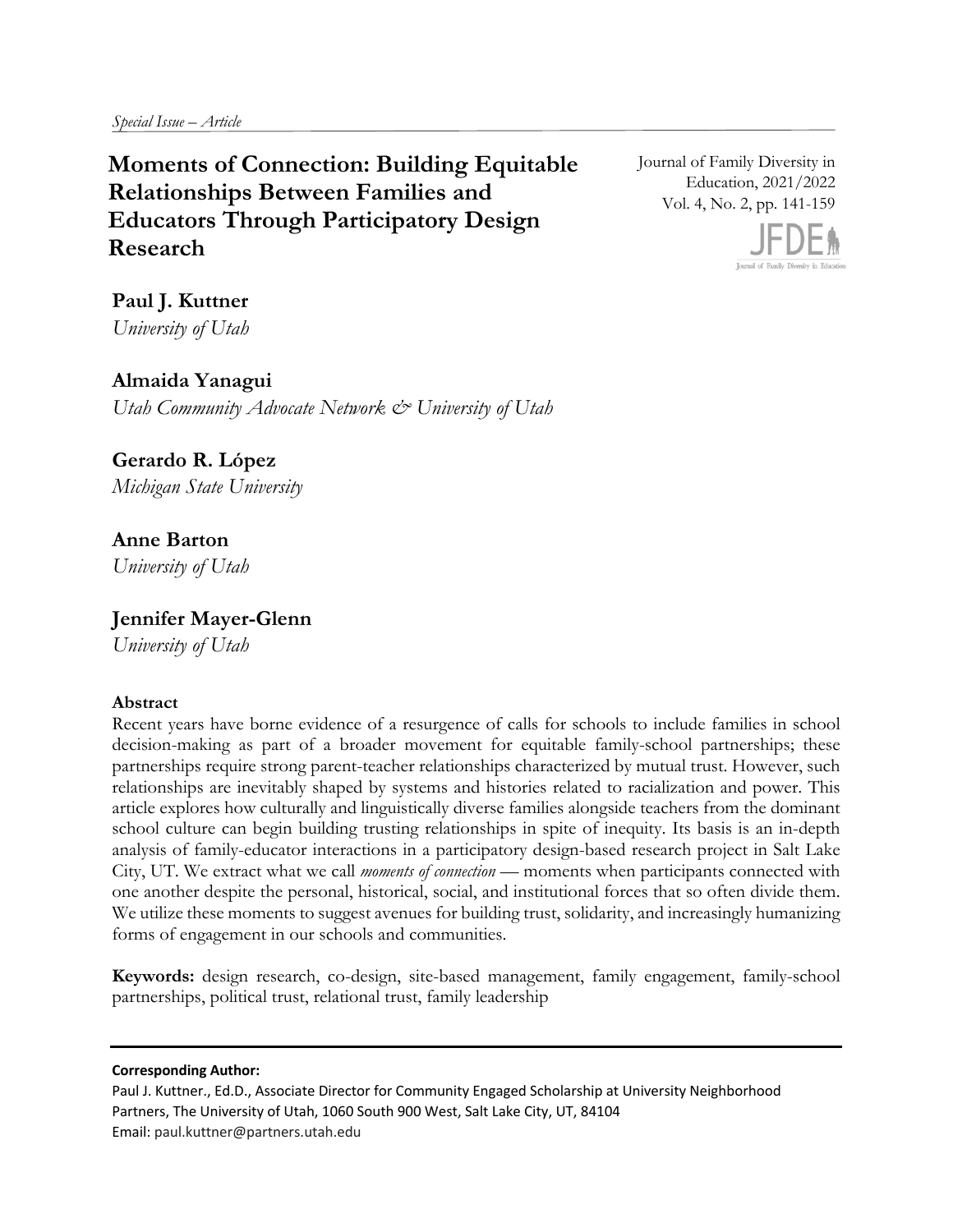On a summer morning, 20 adults arrived at the Glendale-Mountain View Community Learning Campus in Salt Lake City, UT. They selected pastries and coffee from the counter and sat in four small groups around square tables; younger children were in the room next door for childcare. This gathering was unique in both its makeup and its goal. One half of the participants were parents of children in local schools, and the majority of these parents were Spanish-speaking residents from immigrant and migrant communities on the city's west side. The remainder of the participants were educators from various levels of the K–12 system; the majority of these were White and and worked in west side schools while living outside of that area. These individuals and others had gathered 3 times over the course of a month to discuss how families and educators could better collaborate regarding shared decision-making at school sites.

They were engaged in redesigning a form of site-based school decision-making called *School Community Council* (SCC), a body legislated to include parents in the development of school improvement plans and the disbursement of state funds. Participants engaged not only as families and educators but also as coresearchers in a form of participatory design research called *solidarity-driven codesign* (Bang & Vossoughi, 2016; Ishimaru et al., 2019) that aimed to reimagine SCCs as spaces for equitable family-school collaboration (FSC). Participants were asked to contribute to a collective act of critical imagination (Cartwright & Noone, 2006; Greene, 2000) — to critique the SCC as it is and to imagine how it could be.

The push to include families in school decision-making has been revived in the past decade amid growing calls for more equitable forms of family engagement in which families and educators share power and view each other as partners (Christenson & Reschly, 2010; Epstein et al., 2018; Hong, 2019; Ishimaru, 2019a; Khalifa, Gooden, & Davis, 2016; Mapp, Carver, & Lander, 2017). Collaboration requires strong, positive relationships between families and professional educators; these relationships must be characterized by mutual trust, understanding, openness, valuing of each other's assets, and shared power (Bryk & Schneider, 2003; Clarke, Sheridan, & Woods, 2010). Building such relationships between culturally and linguistically diverse (CLD) families and educators from the dominant school culture requires more than opportunities for families and educators to become acquainted with each other (Park & Paulick, 2021). Such relationships are inevitably shaped by and must contend with the racial and social hierarchies of society, discourses that dehumanize and pathologize CLD families, and legitimate reasons that CLD communities distrust the schools that have harmed or failed them in the past (Lawrence-Lightfoot, 2003; Olivos, 2006; Vakil, de Royston, Nasir, & Kirshner, 2016).

Consequently, the relevant que nm stions are as follows: How can equitable, power-sharing relationships between families and professional educators be intentionally built and maintained in a context of inequity? How can families and educators move from alienation to collaboration, distrust to partnership, and conflict to solidarity? Where are the openings, or *aperturas* (Ishimaru & Bang, 2016), through which new kinds of relationships can be formed? These questions are at the core of the project we describe in this article. We comprise a community engagement professional, a community organizer, a critical scholar, a graduate student, and a lifelong public school educator. We are members of a design research team gathered around a shared commitment to family leadership in schools. In this article, we reflect on our first project together.

The primary goal of our project was to redesign SCCs to be spaces that foster collaborative, equitable relationships between families and educators. In addition, we utilized the design research process itself to explore and foster these relationships. As with other efforts to build equitable collaboration, we encountered challenges — some members were privileged and others were silenced, and social hierarchies asserted themselves within our circle. However, we also witnessed moments of understanding, empathy, learning, and collaboration. In this paper, we examine these moments what we call *moments of connection* — to mine them for their insights into how we may begin building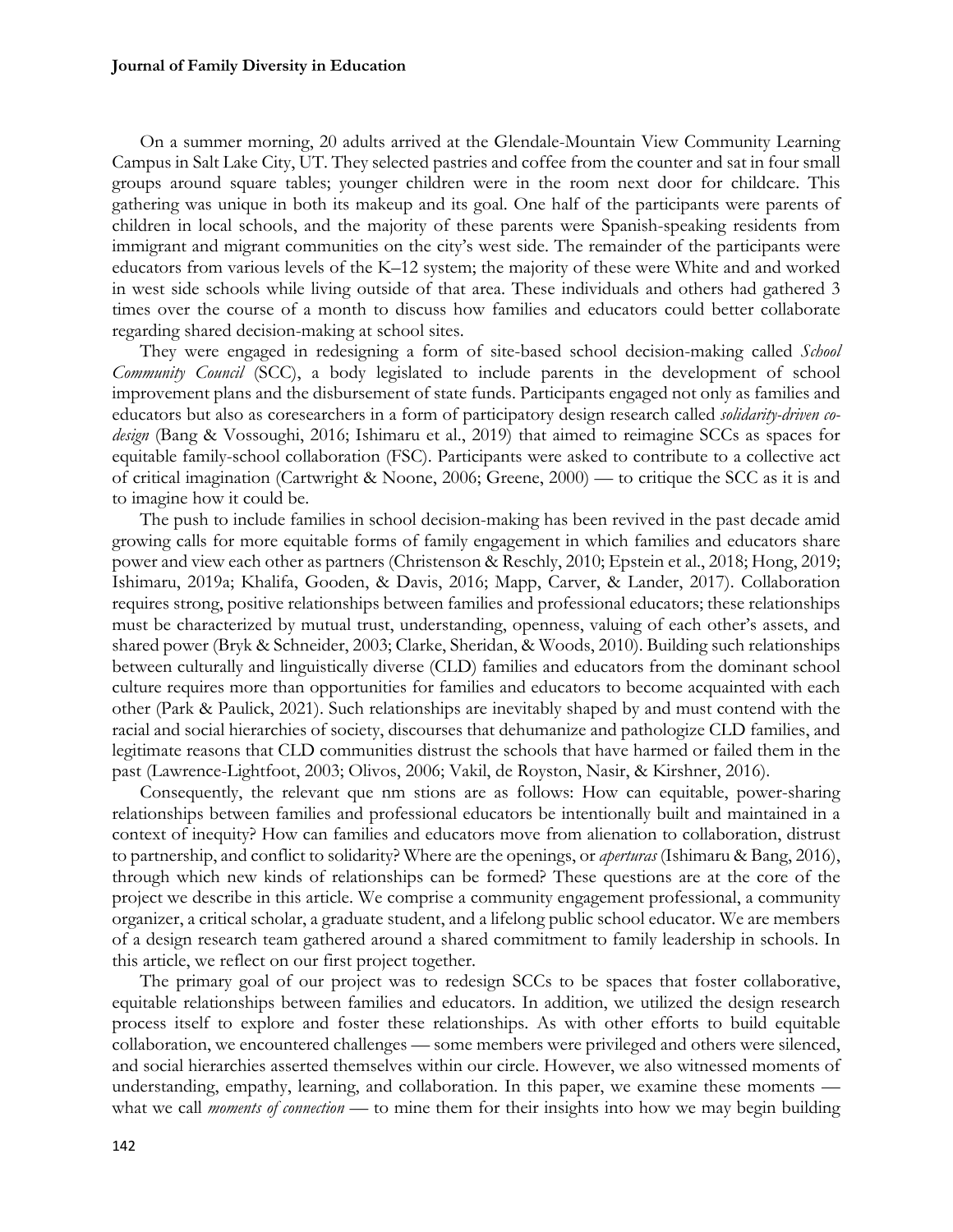the relational bridges through which equitable FSC thrives. Ultimately, we argue, these moments not only suggest opportunities to build trust but also offer a peek into developing increasingly humanizing forms of family engagement (Gallo, 2017) in our schools and communities.

# **Shared Decision-Making, Family-School Collaboration, and Relational-Political Trust**

The past 60 years have seen several major initiatives to involve families in formal school decisionmaking processes, both in the US and abroad (Moradi, Hussin, & Barzegar, 2012; Preston, 2009). Under names such as *site-based management* and *shared governance*, these efforts have produced different forms of community councils with various levels of decision-making power scattered across the schooling landscape. Proponents of these councils argue that they can fulfill families' rights to have a voice in their children's educations, make schools more accountable and responsive to communities, advance needed reforms, keep parents from exiting the public school system, and ultimately lead to better and more equitable schools (Malen & Ogawa, 1988; Martell, 2008; Preston, 2009).

Research on such councils is mixed. Studies of Chicago's powerful local school councils offer evidence that well-functioning councils can effectively advocate for improved academic programming and facilities, increase families' involvement in schools, and build partnerships (Designs for Change, 2002). Councils with strong CLD family representation and necessary support are effective in building stronger understanding of community cultures among teachers while strengthening relationships between schools and CLD families (Marschall, 2006). However, while councils can work under certain conditions (Nygaard, 2010), they are often dominated by administrators and teachers, privilege middleclass White families who share backgrounds with school staff, involve parents largely in topics peripheral to teaching and learning, and do not contribute to changing fundamental school functions or power relationships (Anderson, 1998; Brown & Hunter, 1998; Malen & Ogawa, 1998). At worst, the discourse of participation becomes a way to control or co-opt parents from marginalized and racialized communities, deflect criticism from school leaders, and lead to rubber-stamping that legitimizes the status quo without changing inequitable distribution of resources and opportunities (Anderson, 1998; Brown & Hunter, 1998; Malen & Ogawa, 1998).

In recent years, a surge of calls has arisen demanding that schools move beyond traditional forms of parental involvement (e.g., volunteering in the office, attending parent-teacher conferences, or reading school newsletters) toward engaging, collaborating, and partnering in more equitable, reciprocal, and culturally responsive or sustaining ways regarding student learning and development (Christenson & Reschly, 2010; Epstein et al., 2018; Henderson, Mapp, Johnson, & Davies, 2007; Hong, 2019; Ishimaru, 2019a, 2019b; Khalifa, Gooden, & Davis, 2016; Mapp, Carver, & Lander, 2017). This includes efforts for schools to share power with families as leaders and decision makers (Hong, 2011; Warren, Mapp, & Kuttner, 2015), recognizing the wealth of knowledge and assets that families provide (González, Moll, & Amanti, 2006; López, 2001; López & Vàzquez, 2006; Yosso, 2005) as well as the power of organized parents to promote educational justice and systemic change (Mediratta, McAlister, & Shah, 2009; Warren, Mapp, & the Community Organizing and School Reform Project, 2011).

Equitable FSC requires strong family-educator relationships that are rooted in mutual trust (Gallo, 2018; Ishimaru, 2019a). Addressing the challenges of partnership requires what Bryk and Schneider (2003) call *relational trust*, which is a vital lubricant for collaboration. Bryk and Schneider (2003) offer four considerations that, when present, foster trust: (a) respect, which includes authentically listening to another person and considering their perspectives; (b) personal regard, which is expressed through a proactive willingness to engage and be open; (c) competence, which is the sense that someone has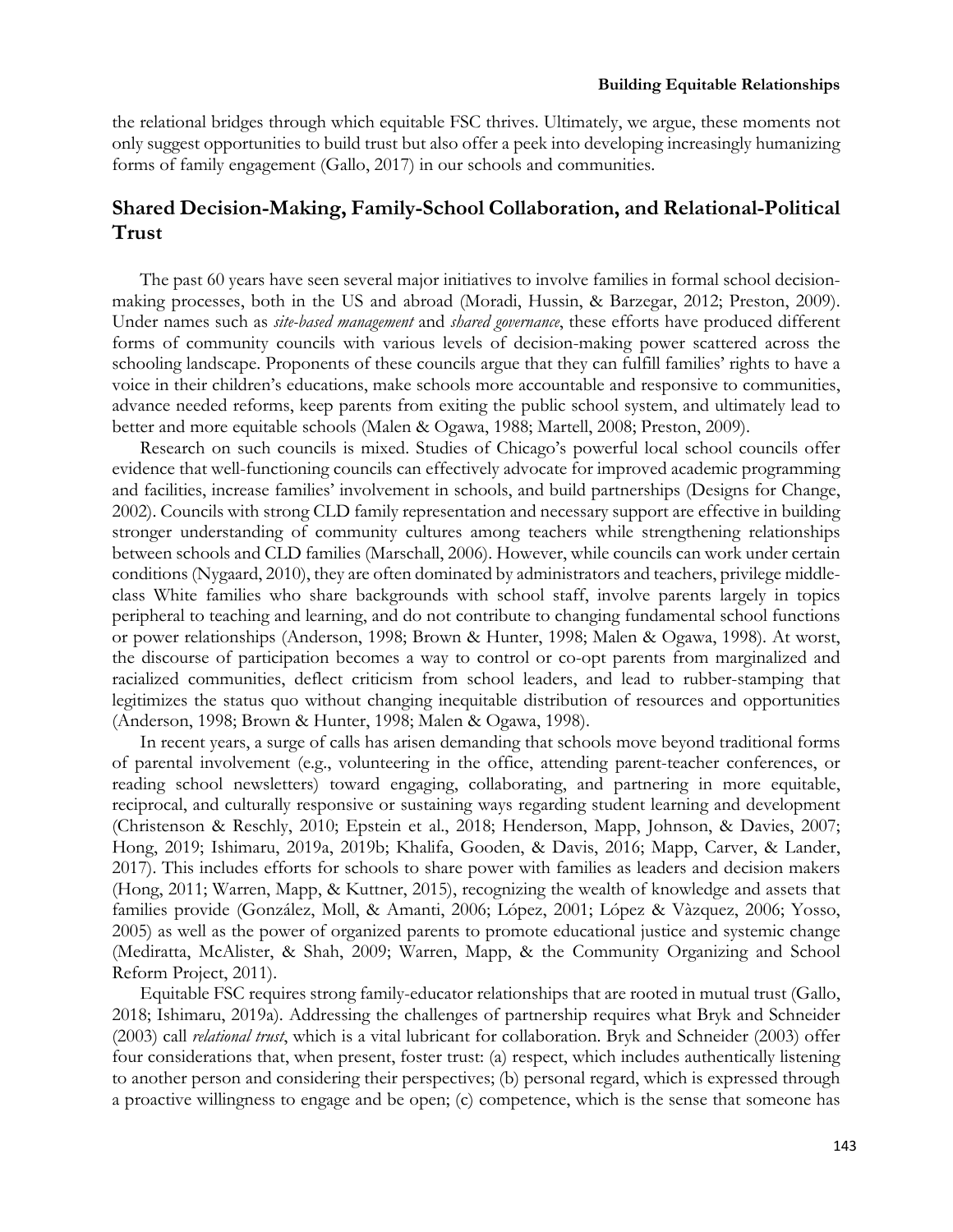the knowledge and skills to fulfill their role; and (d) personal integrity, which determines whether an individual does what they say they will do. In their review of multidisciplinary definitions of trust, Tschannen-Moran and Hoy (2000) provide a somewhat different but overlapping taxonomy of trust that includes willing vulnerability, benevolence, reliability, competence, honesty, and openness. Trust cannot be assumed or legislated, and the process of building trust is never complete. Rather, it must be constantly recreated and reinforced through repeated social interactions in which the parties demonstrate the above considerations (Bryk & Schneider, 2003).

Trusting family-educator relationships are often lacking in schools. Relationships in many schools are characterized by mistrust on both sides, with educators tending to be less trusting of families than vice versa (Adams & Christenson, 1998, 2000). This particular issue is present in a growing number of schools in which a majority White educator workforce teaches a student body from CLD communities, including bicultural and immigrant communities of Latinx background (Olivos, 2006). Social hierarchies in language, race, and culture as well as personal and community histories of harm and marginalization by schools influence every family-school interaction (Lawrence-Lightfoot, 2003). These disconnections are rooted in the racism, colonialism, and inequity that have been — and continue to be — fundamental to the structures of U.S. schooling (Race Forward, 2006; Warren, Mapp, & the Community Organizing for Education Reform Project, 2011). Systemic injustices are replicated in the microcosm of schools, leading to a dominant ideology that views families of color and bicultural families through a deficit lens — as problems rather than solutions to educational inequities (Delgado Gaitan, 2012; Olivos, 2006).

Building trusting family-educator relationships in spite of systemic inequity is a difficult but vital task in the movement for educational justice. General advice abounds regarding how educators can engage families in ways that increase trust and connection. For example, scholars recommend that educators communicate openly, demonstrate that they care, create a welcoming environment, conduct home visits, make positive calls home, take family concerns seriously, and treat people as individuals (i.e., resist stereotypes; e.g., Brewster & Railsback, 2003; Epstein et al., 2018). This work, however, often underappreciates the extent to which systems and histories related to race and power shape cross-racial and -cultural relationships and must be addressed in the relationship-building process (Gallo, 2017; Park & Paulick, 2021). In response, Vakil, de Royston, Nasir, and Kirshner (2016) seek to expand our definition of *trust* to include what they call *political trust.* Speaking from the context of design research in education, the authors argue that trust building within cross-racial collaboration requires a form of "political or racial solidarity" (p. 199) rooted in an explicit recognition of historical and current power relationships.

Neither trust nor solidarity is gained (nor should it be) by the assertion of good intentions, nor is it accomplished merely once and then set aside. Instead, politicized trust calls for ongoing building and cultivation of mutual trust and racial solidarity. It is thus a trust that actively acknowledges the racialized tensions and power dynamics inherent in design partnerships. (p. 199)

Building on the concepts of relational and political trust — and the recognition that building, rebuilding, and maintaining trust is an ongoing process of small interactions that, over time, reinforce or disintegrate family-educator relationships (Lawrence-Lightfoot, 2003; Vakil, de Royston, Nasir, & Kirshner, 2016) — this article fulfills a pressing need for critical research that examines relationship building at the micro level and seeks how we can successfully create spaces for trust-building interactions to flourish.

# **Our Research Project**

This study is part of a community-campus partnership called the *FSC Design Research Project*, which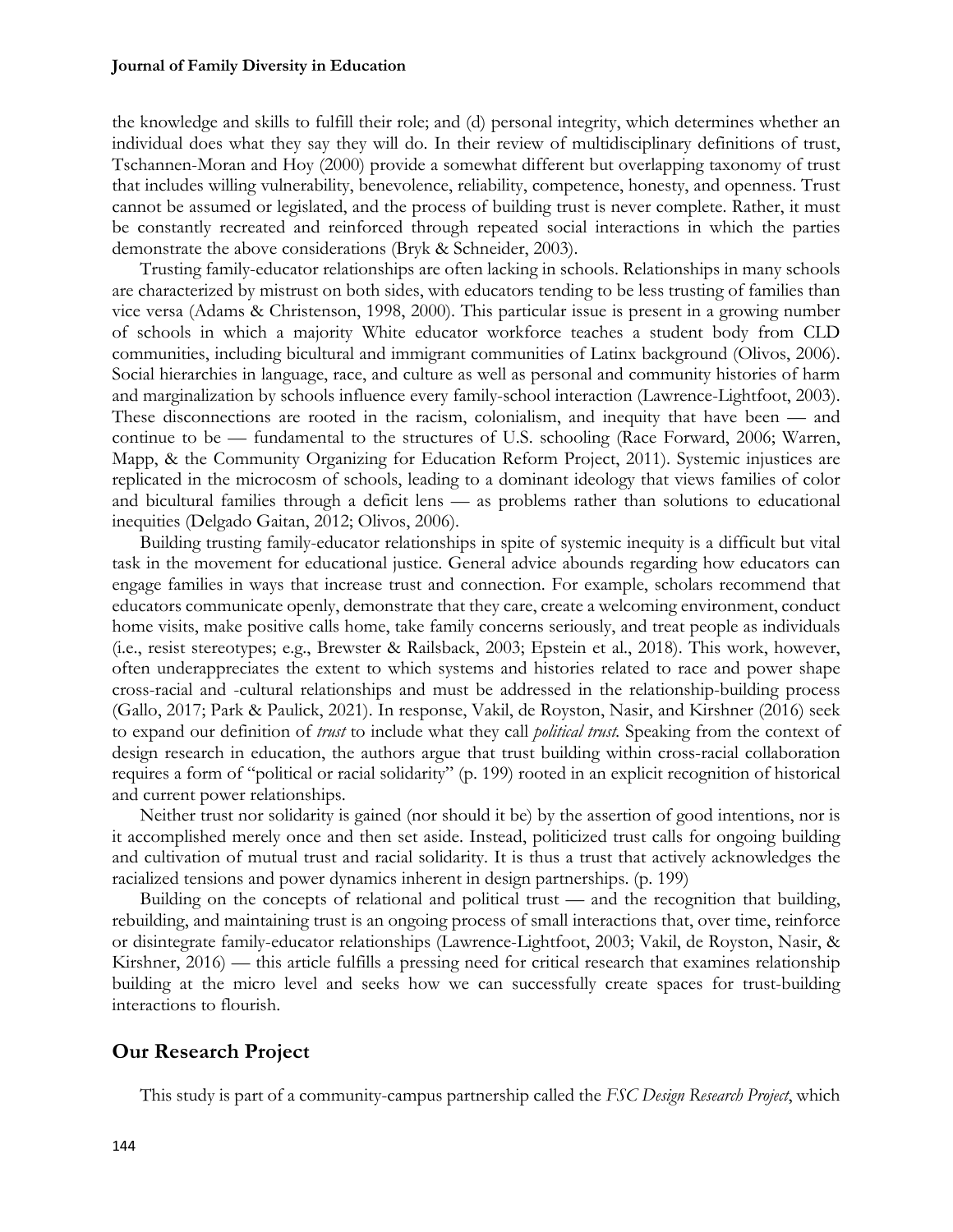is led by an evolving team of academic researchers, parent leaders, organizers, educators, and graduate students. Partners for the project include the University of Utah College of Education, the Utah Community Advocate Network (UCAN), the Salt Lake City School District, and University Neighborhood Partners, a department that convenes and supports community-campus partnerships on Salt Lake City's west side. As members have transferred to new universities but remained with the project, we have also developed connections at Michigan State University and the University of Nebraska, Lincoln.

The FSC Design Research Project is part of the Family Leadership Design Collaborative (FLDC), a national network based at the University of Washington School of Education. The FLDC utilizes a research methodology we call *solidarity-driven codesign,* a critical and participatory form of design research (Bang & Vossoughi, 2016). Design research in education aims to advance educational theory and practice by enacting, studying, and revising educational theories and interventions amid the messiness of real-life learning situations (Cobb, Confrey, diSessa, Lehrer, & Schauble, 2003; Collins, Joseph, & Bielaczyc, 2004). Solidarity-driven codesign both extends and challenges previous design research processes by employing critical, decolonizing, and community-based methods (Beckman & Long, 2016; Smith, 1999; Strand, Cutforth, Stoecker, Marullo, & Donohue, 2003). Furthermore, solidaritydriven codesign centers upon the knowledge and participation of families from nondominant communities and provides ongoing attention to questions of power and inequity, not only in terms of the topics of study but also among codesigners themselves. As Bang and Vossoughi (2016) explain, this approach "links both structural critiques of normative hierarchies of power and imagined possible futures" while concurrently being "committed to consequential impacts in the here and now" (p. 174).

Solidarity-driven codesign follows an iterative 4-step cycle (Family Leadership Design Collaborative, 2019). It begins with relationship building and theorizing, during which diverse stakeholders engage in storytelling and assuming another person's perspective while working to create an inclusive space that attends to interpersonal power dynamics. Next, in the design and development phase, participants engage in multimodal activities to develop potential solutions to educational injustices that are rooted in the expertise and practices of nondominant families. In the third phase enacting — participants pilot their designs in a real-world setting and collect data that aid understanding of the design's process and impact. Finally, in the analyze-and-reflect phase, the group collectively assesses the work, shares learning, celebrates successes, and utilizes new knowledge to launch another cycle of redesign. In reality, these phases are not clearly delineated, and some steps such as relationship building — are ongoing throughout the design process. In this article, we examine data from the period before we enacted our pilot designs; therefore, the data focus mainly on Phases 1 and 2 of the cycle.

Our project centered around SCCs, a form of family involvement in school decision-making. SCCs are mandatory at every school in Utah and exert control of discretionary funds derived from profits on Utah lands that are held in trust for schools (School Land Trust Program, n.d.). SCCs comprise an administrator, at least two school staff, and at least four parents or guardians; parents must outnumber staff by at least two. SCCs are tasked with reviewing, revising, and approving a school improvement plan and creating a proposal to utilize the aforementioned state funds.

For years, parent leaders and community-minded educators had lamented that SCCs were failing families in the city's west-side neighborhoods, which are home to the majority of the city's residents of color as well as residents of immigrant, migrant, and refugee backgrounds, including 75% of the city's Spanish-speaking population. The west side has faced a history of disinvestment, marginalization, and educational inequity, as it is separated physically and culturally from the wealthier, Whiter east side (Downen, Perlich, Wood, & Munro, 2012). SCCs in west-side schools had typically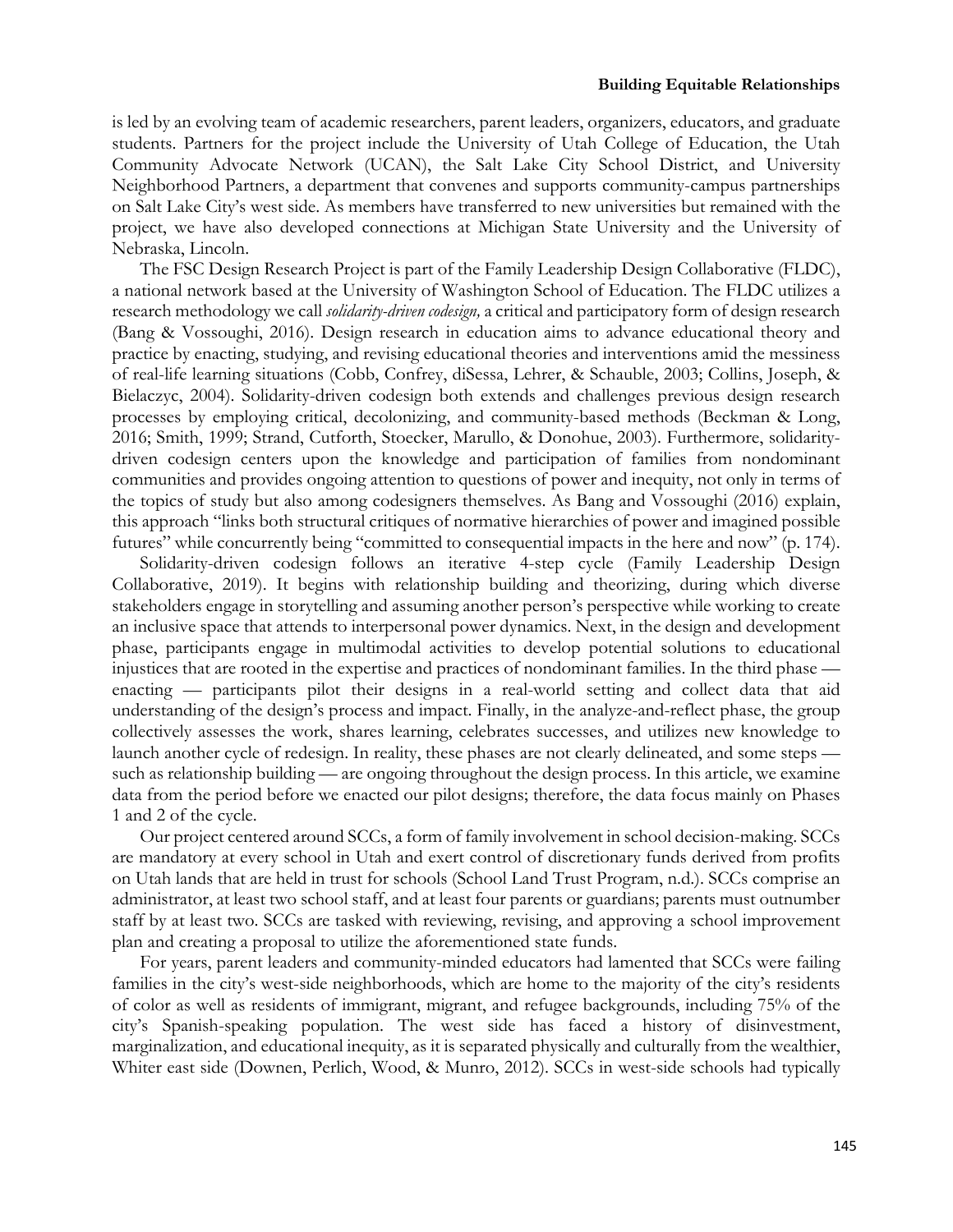recruited and retained low numbers of students' family members or only White families, and families who attended often reported feeling that they were rubber-stamping plans created by educators.

The question for our project became this: how can we reimagine SCCs so that they are spaces for equitable parent leadership and FSC? This question led to the design of multiple products that were later piloted in schools, including a comic book that parents could utilize to recruit other parents to SCCs and educate families regarding their rights. However, in this article, we focus not on the products of the design circles but on the process. In this way, we aim to ascertain the possibilities illuminated by this process for building equitable family-educator relationships.

## **Research Methods**

Our project utilized design circles (Ishimaru, Rajendran, Nolan, & Bang, 2018), in which community members gathered to codesign theories of change and solutions to pressing community issues. Design circles are similar to traditional focus groups, as they convene people from the study context in a recorded conversation who share their thoughts and experiences. However, in a design circle, sharing stories is one step in a larger process that includes relationship building, collective analysis of one another's stories, discussions of larger sociopolitical structures, and the cocreation of theories and solutions. Ishimaru and Bang (2016) describe circles more accurately as "in-depth reciprocal working groups"(p. 14) that leverage multiple forms of knowledge to catalyze action. Design circles are generally not singular events; rather, they are conducted in a series with time between each meeting during which facilitators investigate data from the previous circle and utilize them to inform the next by analyzing the flow of the conversation, determining ways to improve facilitation, and identifying data to present to the larger group for collective discussion.

We organized three design circles over the course of a month; each was 2.5 hours in duration. All meetings were audio recorded and transcribed for analysis. We sought to create a space that was welcoming and accessible to both educators and families while specifically focusing on addressing the barriers that often exclude CLD families from school activities. We held the sessions at a community learning center that was frequently utilized by and comfortable for many families. We provided meals and childcare at all sessions and engaged in Spanish-English and English-Spanish translations throughout.

We invited approximately 10 parents of public school children. All but one were Spanish-speaking parents with immigrant backgrounds from Mexico and other Latin American countries; the remaining parent was a Somali American of refugee background. This reflects the primarily Latinx or Hispanic makeup of our main partner, UCAN, which is an intergenerational group of family and community leaders. Latinx or Hispanic students comprise 38.7% of the district's enrollment and are the majority in most west-side schools (Salt Lake City School District, 2021. We also invited approximately 10 educators in a range of positions — principal, assistant principal, counselor, teacher, family advocate, and district leader — all of whom had some experience in overseeing family engagement activities at the classroom, school, or district level.1 Two of these educators, both of whom were in positions related to FSC, were Latina. The rest were White non-Latinx or Hispanic. The specific concern with SCCs that drove our effort originally emerged from conversations with UCAN and many of these educators. Several of these parents and educators were from the same schools, and some were already acquainted. Parent participants received a small stipend to honor their volunteered time.

Four of us comprised the lead research team for the design circles: Gerardo López, then a faculty member at the University of Utah College of Education; Almaid Yanagui, a local parent turned community organizer; Jennifer Mayer-Glenn, director of FSC for the school district; and Paul Kuttner, a community engagement professional from the University of Utah. Anne Barton, a graduate student, joined in a later phase of the project and supported analysis for this article. Our team met several times over the course of 4 months to discuss the objectives, goals, and facilitation techniques for each design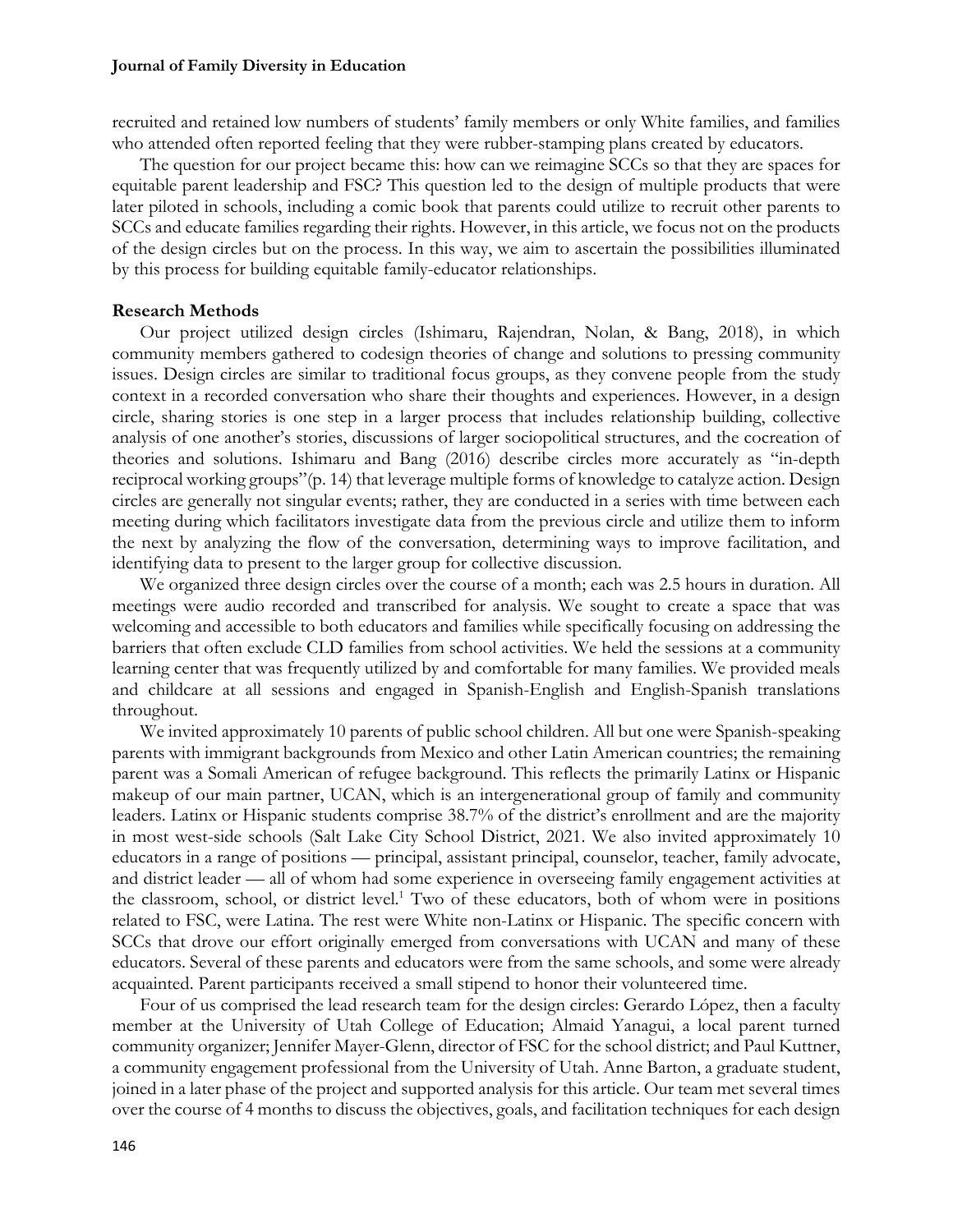circle. With no firmly-established facilitation method for solidarity-driven codesign, we employed our backgrounds in teaching, meeting facilitation, and community organizing to lead discussions in a way that we thought would be culturally familiar and inclusive in our specific context. As demonstrated in the data sections that follow, we utilized tools such as small group discussions, circle practices in which each person receives dedicated time to speak, engagement opportunities in English and Spanish, and parent or educator affinity groups. We conducted a range of activities that included storytelling, presenting, analyzing quotes from previous circles, and drawing collectively. Almaida and Gerardo were lead facilitators for the design circles. The following were the overarching goals of each circle.

Design Circle 1: Discuss the topic of home, school, and family relationships from a critical perspective (i.e., What does it mean? Why do we do it? What do we hope it can accomplish?). Participants are asked to identify the challenges in home, school, and family relationships from their respective positions or vantage points.

Design Circle 2: Provide participants with information regarding the history and structure of SCCs and invite them to probe deeper into the specific challenges they face in orchestrating successful SCCs at their schools.

Design Circle 3: Engage participants in a redesigning process by posing the following questions: How can we rethink the SCC? In other words, what should a healthy and functioning SCC look like? What should it feel like? Who comes to the table?

#### **Analysis**

The findings in this article are based on a qualitative analysis of transcripts from the three design circles. We began by reading each transcript multiple times and discussing our observations while comparing the transcripts with our impressions as facilitators and participants in the circles. We then returned to the transcripts with a grounded coding process (Charmaz, 2007; Saldaña, 2015) to identify moments in which families and educators interacted in ways that offered promise for building equitable, trusting relationships. We sought segments of the transcripts that evinced the components of trusting relationships: empathy, listening, understanding, vulnerability, honesty, and humility, such as occasions when participants shifted from unidirectional interactions (e.g., telling, convincing, and explaining) to bi- and multidirectional interactions (e.g., asking and learning). These moments of connection were occasions when participants truly and deeply related with one another despite the personal, historical, social, and institutional forces that so often hinder this kind of relationship. We developed codes inductively to name the different types of connections (e.g., empathy or building on others' ideas).

By focusing our analysis on moments of connection, we sought what Lawrence-Lightfoot and Davis (1997) call *goodness.* We were less interested in discovering evidence of pathology and challenge than in determining possibilities and solutions. However, similar to Lawrence-Lightfoot and Davis, we understand that goodness is laced with imperfection. Consequently, in addition to coding for moments of connection, we coded the conversations around those moments, seeking what appeared to lead to or support these moments and what appeared to hinder or obstruct these moments. This led to another set of inductive codes that were focused on key topics or issues that sparked moments of connection and disconnection. We then employed coded sections and, through an iterative process of discussion and writing, merged and synthesized them into a set of themes that answered our questions (Saldaña, 2015). The importance of building trust was predominant from the beginning to us as facilitators and researchers; however, the salience of relational and political trust specifically emerged inductively as a strong through line across themes.

We, the five aforementioned authors, conducted the analysis for this article. We did not aim to incorporate the larger group's participation in the project, and we recognize that they may have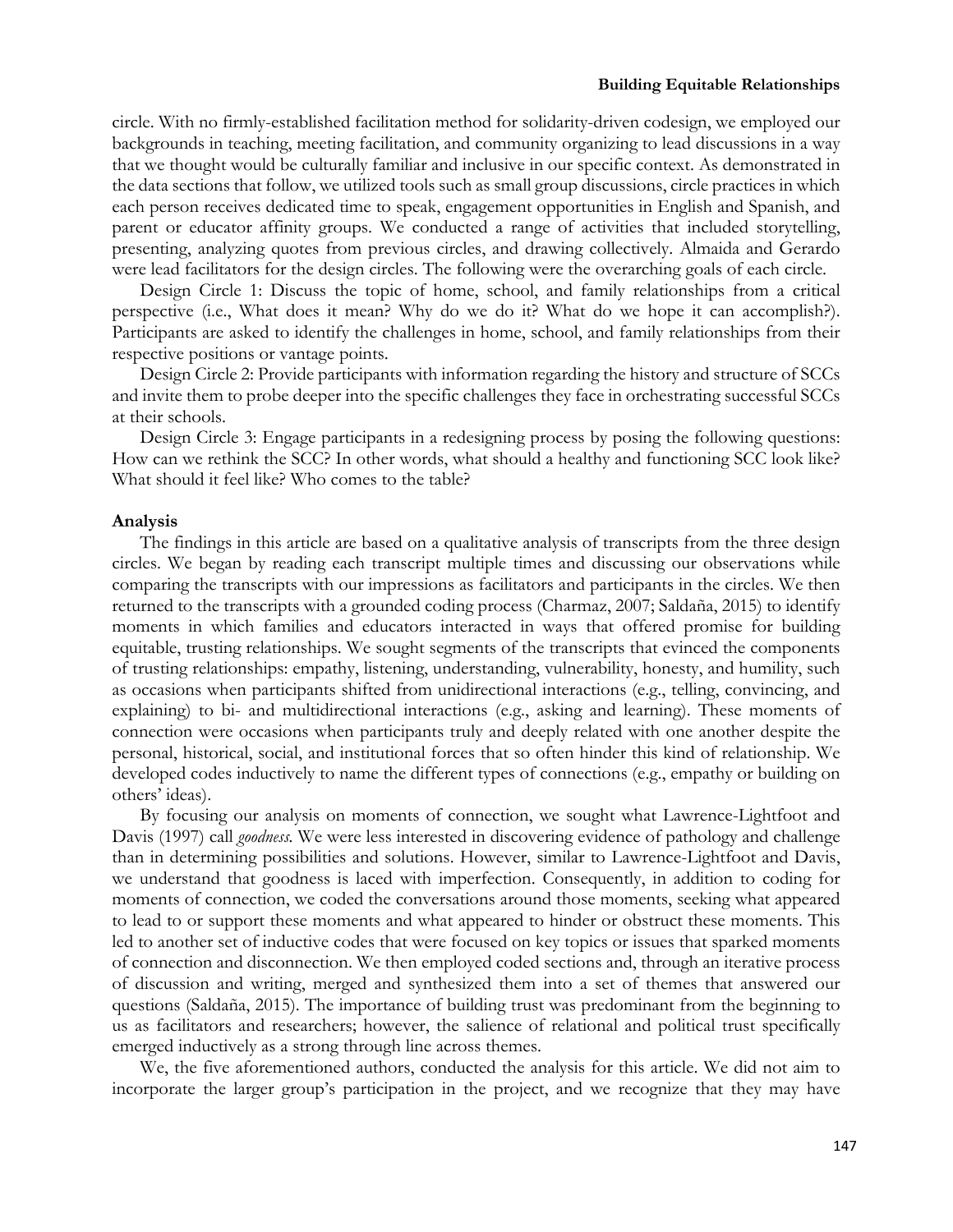different perceptions of the data we present. We could have learned much from gathering the participants of the design circle once more to reflect on data and experiences from the first three circles. Interesting tensions are produced from the question regarding the appropriate amount of participation when creating academic products from solidarity-driven codesign. Should everyone be involved in every publication or presentation to acquire the richest and most multivocal analysis? What if, as with our case, community members are more interested in spending their limited time advancing the transformative work in schools rather than speaking to an academic audience? Solidarity-driven codesign leaves room for multiple approaches, and the specifics likely need to be negotiated within each project.

Concurrently, our approach breaks with traditional extractive research approaches in two ways. First, our core facilitation and research team was designed to include members of the key communities involved — a district educator and a local parent or organizer. Three of our five authors are Latinx, and the other two are White, non-Latinx. While we cannot speak for the larger communities of which we are a part, we bring a diverse array of positionalities, experiences, and ways of making sense of the world. Our small group reflects some of the same dynamics we witnessed in the circles. Moreover, during each design circle, we asked the larger group to reflect on the previous circle, and occasionally, we analyzed prior circle transcripts together. This is markedly different from traditional focus groups in which participant contributions are considered raw data to be analyzed by researchers at a later point. Therefore, our conclusions have inevitably been shaped by the critical thinking and analyses of our participants, and we are indebted to them for this knowledge.

The analysis in this article is perhaps optimally understood as a structured way for us as facilitators to critically reflect on our facilitation process. Such reflection, we have found, is critical to solidaritydriven codesign. Similar to the codesign process itself, facilitators must experiment, reflect, and improve the design of the spaces in which design occurs, with attention to racialized and other power dynamics that assert themselves in the process. As we explain in our discussion, these findings are tentative and exploratory but suggest avenues for further action and research.

# **Findings**

In the following sections, we closely examine moments of connection between families and professional educators during our design circles, with particular attention to how they relate to the building blocks of relational and political trust.

## **From Vulnerability and Reflectivity to Empathy**

The overarching goal of the first design circle, as Gerardo explained to the group, was "to really interrogate the promises and the challenges of school-community relations." Accordingly, we split the group into two self-identified smaller groups comprised of families and professional educators. Each was asked to identify, from their perspective, the key challenges to collaboration. When they finished, representatives from each group presented the list of challenges (without identifying any comment's contributor), and the other group was asked to reflect on the presentation. We designed the discussion this way to create space for people to express their frustrations and negative experiences with a reduced level of personal risk. We believed that this structure would allow people to raise critiques that may be silenced if we began the discussion as a large group and people had to own each critique individually. We were also intentional in framing the groups' presentations as a time for listening and acknowledging one another's experiences rather than defending or explaining them.

Some of the most promising moments of connection began in the first design circle when the educator group, who volunteered to present first, delivered their challenges and, in the process,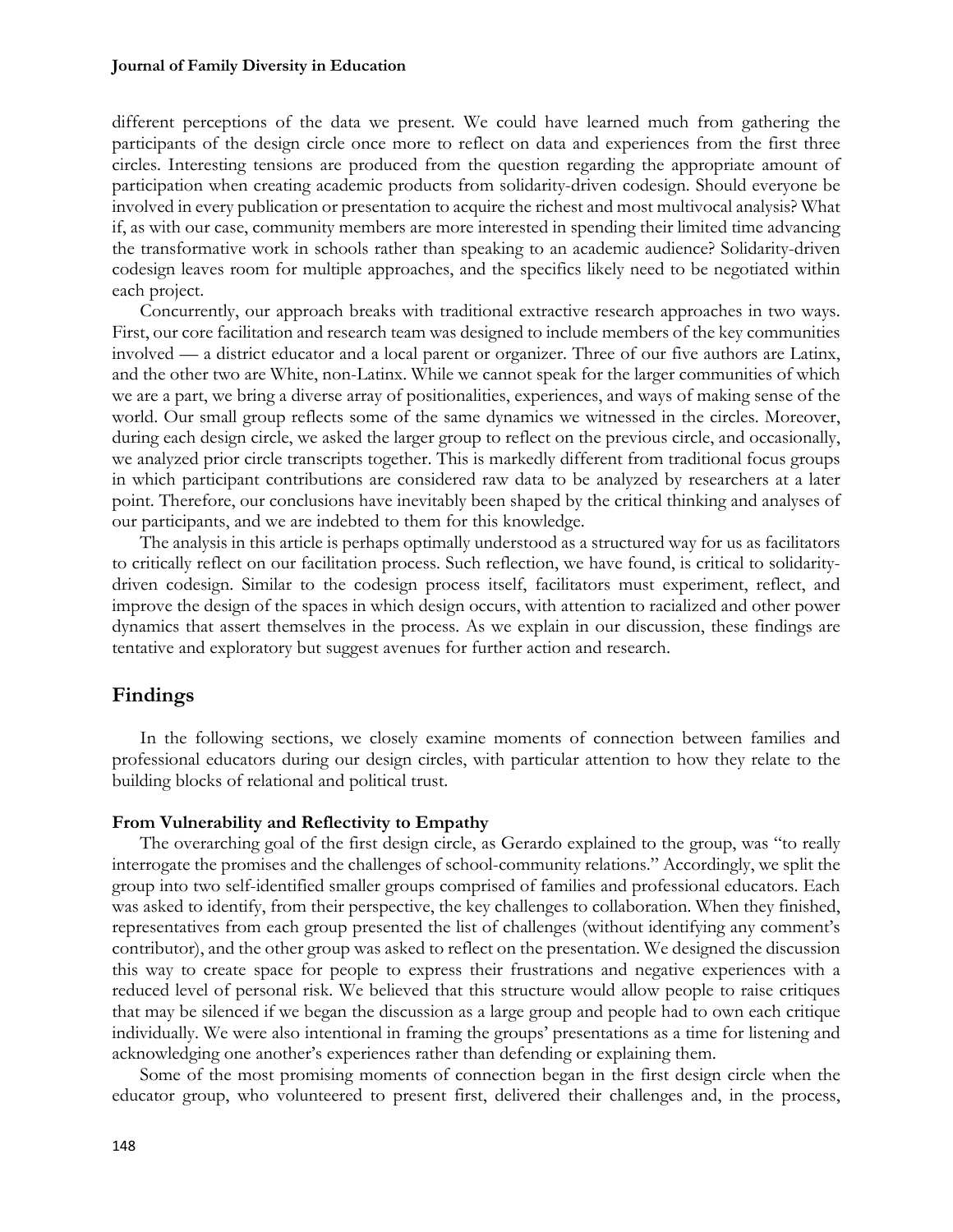expressed *vulnerability* and *reflectivity*. In their presentation, educators stressed the drawbacks of teachers not living in the neighborhoods in which they teach. They said that teachers must be more culturally responsive and leave the school campus to become acquainted with the community. Perhaps more importantly, they expressed personal fears. Reading their list of challenges, the presenter ended with,

"There's a lot of fear about things we engage in…opening our buildings to the community in current climate of violence…Fear, fear that I'll step on toes. That there will not be a payoff." Educators described the difficulty they feel when changing their methods of interactions with families. "How do I break out of my ways? Time and tradition. Change is hard. The only reality you know is what you are raised with. How do you think differently together?"

In response, some of the parents noted the honesty and vulnerability in the educators' comments. One parent said, "I hear some honesty in there. There's a lot of acceptance right there. There is a lot of willingness of making a change." Another parent highlighted the topic of fear, saying, "I hear that they have a fear of failure probably to the parents as a community too." This led still a third parent to call for empathy:

It's very easy to point to a teacher. But you're not in their shoes. They have families, they want to study, go back to school. I think it will be a better community if we put on their shoes. And understand better. They in ours, and ours in theirs. Both of us.

 This refrain of "putting on their shoes" was emphasized by other participants when the parents presented their challenges. They offered a critique of what they perceived as unwelcoming and unhelpful attitudes in schools. Concurrently, they recognized the complex humanity of school staff.

[Another challenge is] trust, because sometimes, the people [at the school] are not willing to help us. I don't know. They're not in a good mood sometimes. Like you said, put on their shoes. They put on our shoes. We know as parents, too, that they have a life, like she said. Maybe that they cannot be having the best day of their life, but they're working there.

The parents further described a series of concerns that implicated educators. They expressed worry that some educators were merely completing tasks rather than participating in the community, loving their work, and passing that love to the students. Parents additionally stated that teachers disciplined students without inquiring regarding circumstances in the child's life that may be impacting them. Concurrently, they drew parallels between parents and teachers, noting that teachers also face challenges. In response, one educator honored the parent's honesty with another empathetic reference to the metaphor of shoes. In this case, the educator was a Latina family liaison with neighborhood roots who was both school staff and a community advocate:

What I hear as one of the educators is [that] this is an invitation. As parents, you are inviting us to understand what you want to understand. Because I think, sometimes, we may all speak English at some point, but we don't make sense to each other. We want the same thing…It's inviting us to be in your shoes.

By presenting fears, difficulties, and potential improvements, the educators engaged in several facets of trust that are commonly presented in the literature, including openness, honesty, and vulnerability (Tschannen-Moran & Hoy, 2000). Parents, in turn, expressed empathy and a recognition of educators as full people with challenges and lives outside of their school-based interactions. Moreover, participants capitalized on the session's structure to listen and engage with one another's concerns, which communicates respect (Bryk & Schneider, 2003). This established a strong foundation for dialogue and a potential foundation for solidarity and action.

## **Shared Frustration and Alienation**

Other moments of connection emerged from shared experiences of frustration with the school system. Both groups communicated their frustrations and, with the facilitator's support, framed these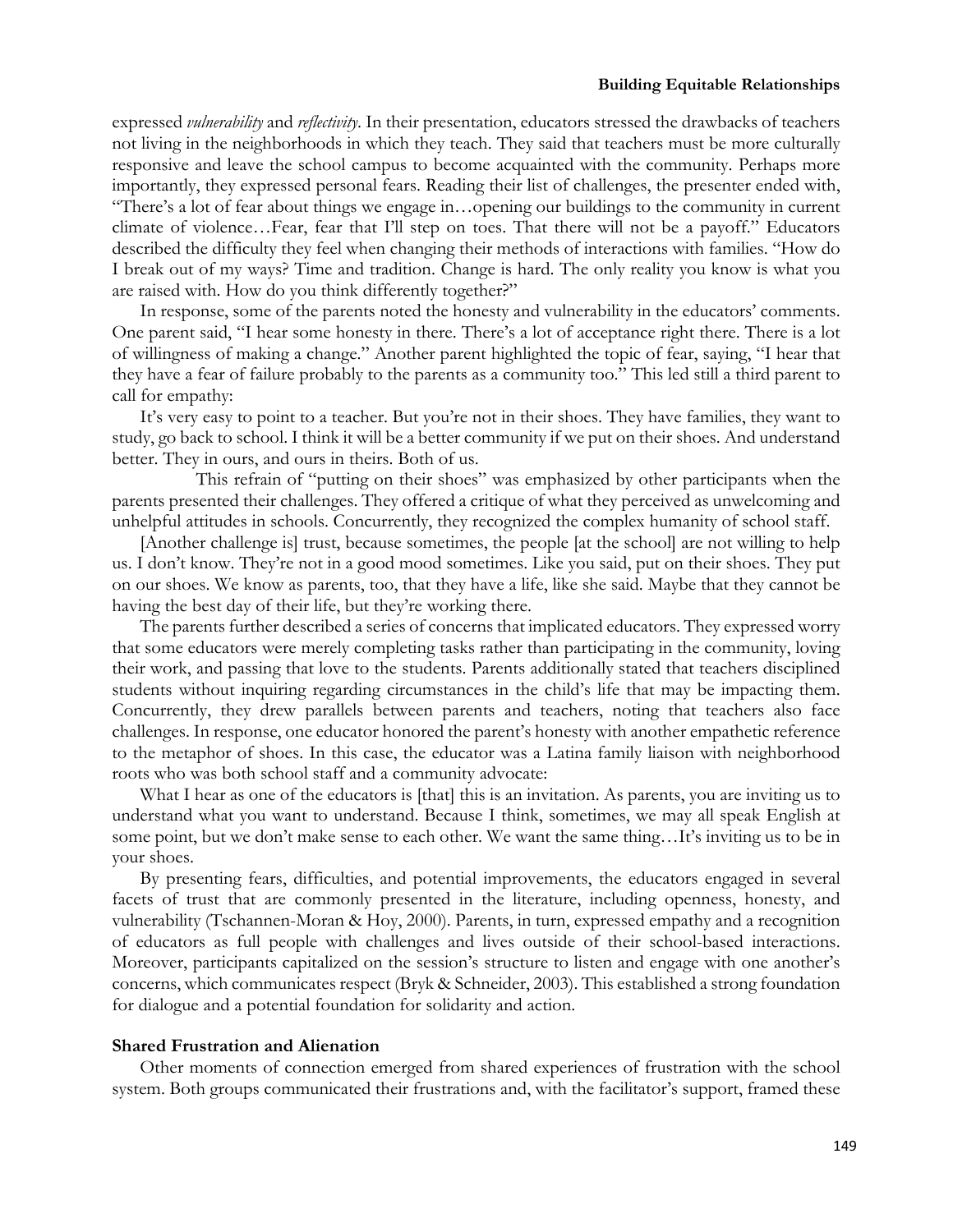as a point of connection. During the first design circle, parents expressed frustration with schools that asked them to rubber-stamp plans that they did not create and often did not have time to understand. As one parent shared, "You just throw the paper [and say] 'please sign it.'" Families expressed frustration with schools that failed to understand, recognize, and validate their educational concerns or the complexity of their lived realities. Educators, in turn, expressed frustration with district policies that discourage connection with the community and support deficit assumptions about families. As one stated,

We spent a good amount of time talking about how we have barriers in our policy and in our attitudes about making home visits, about going to people's homes. That in the policy in our district, it says that you cannot do home visit[s] unless you go with someone else. You can't go alone. Part of what that policy makes people think is fear. It makes us feel fearful. There must be reasons why we can't go on this visit because that means that there must be something dangerous in the homes or something like that. Our own policies make it harder for us as educators to interact.

Educators further noted the considerable demands on teacher and parent time in schools as well as the perception of educators as being part of the establishment and thus untrustworthy. In other words, both groups expressed frustration with the structures and processes that shape family-school relations.

While these frustrations often targeted different sources (e.g., district policies vs. school-level practices), common ground appeared. One teacher spoke to the similarities between his frustrations and those of parents, highlighting systemic issues that affect everyone in schools and seeing himself in the experiences of families:

As a rank-and-file teacher, those are my frustrations, too. I'm part of a system. My principal, when he tells the budget, I have no say in that. He's just informing me, "Here's the budget. Deal with it." I could easily have written that [the parents' list of challenges] as a classroom teacher.

Gerardo reiterated this idea of frustration as a shared and systemic experience when summarizing remarks at the end of the first design circle. He framed it as an experience of mutual *alienation*. He noted, "It's fascinating just to see how both sides are dealing with forms of alienation. How we're collectively being alienated from each other." Gerardo reintroduced this idea to begin the second design circle, and as the group reflected on their previous discussion, the Latina family liaison seconded it: "I can see that policy kind of prevents us from being involved with each other."

During the second design circle, the group heard a state-sponsored presentation regarding the workings of SCCs, which raised new frustrations among parents, educators, research staff, and even the presenter herself. For example, participants expressed dissatisfaction regarding the lack of translated documents and the narrow limits for utilizing SCC funds. The presenter affirmed these challenges while also expressing exasperation that she could alter nothing without legislative change. The language of alienation was further emphasized by two educators and the presenter to describe the impact of SCC processes, such as distributing untranslated or difficult-to-understand documents, voting for SCC members, and comprehending rules regarding council eligibility.

Feelings of irritation and powerlessness culminated with a particularly vulnerable comment from one of the administrators. Gerardo utilized this as another moment to note his perception of common feelings around the room:

Administrator: I'm going into my third year as principal, and my School Community Council is something that I feel like I have completely failed at. As a human, it sucks to fail. I know it's important, but I feel like other community work that we're doing, it matters….when it comes to School Community Council, and all of the work we've tried to make it work in our school, it ends up feeling like compliance, and no one likes compliance because the focus is lost. I think we all learned today. We understand that there's a good purpose behind it, but it gets lost in all the bureaucracy. It doesn't feel like meaningful work. It feels like something that is on my list that I hate and that I don't do well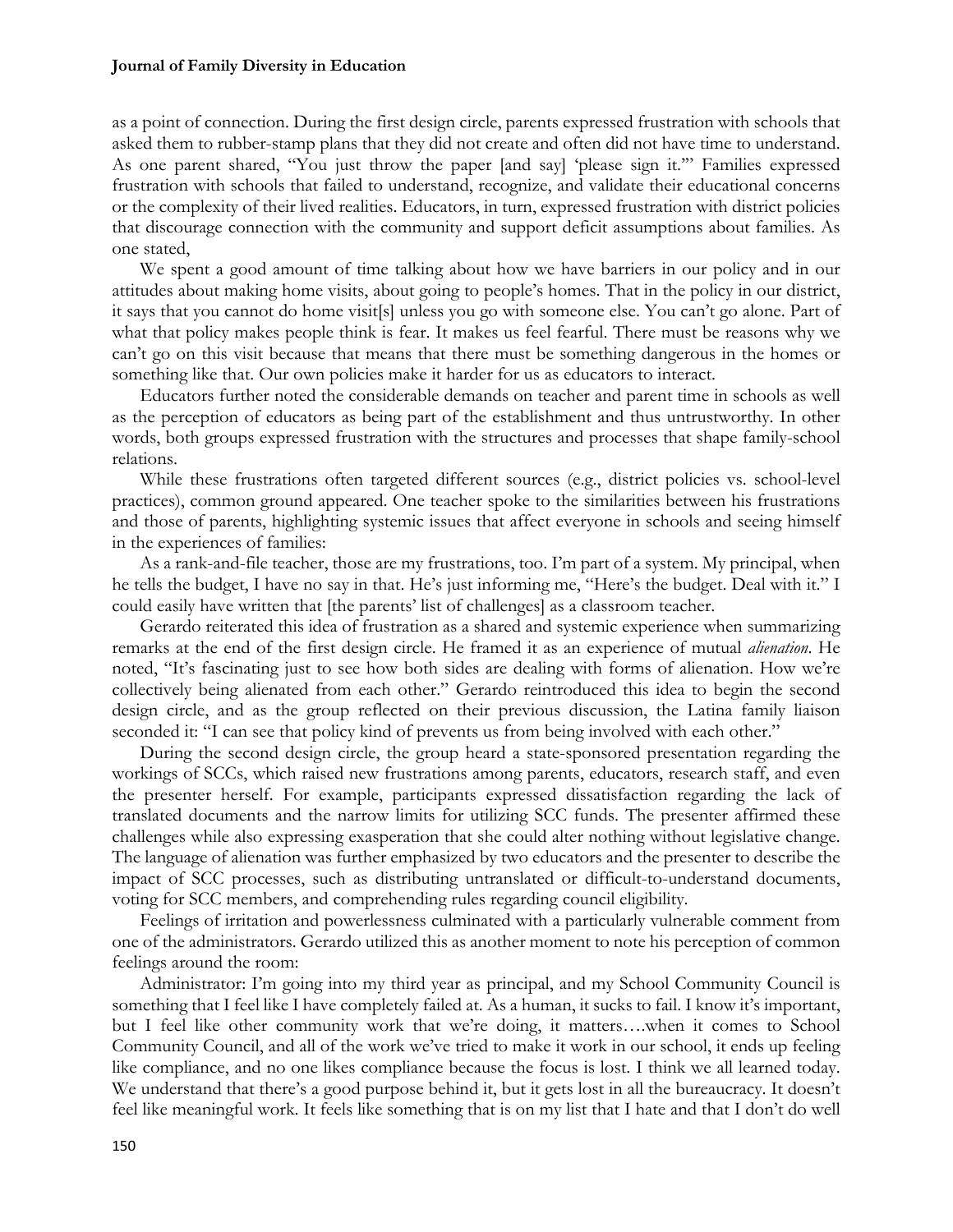at. How do we make that meaningful? I don't know because I feel like there's so many barriers. That's my frustration. I understand the purpose behind all of it, but, on the ground in my school, it doesn't look like that. It doesn't make sense. I don't know how to wrap my head around it and how to feel successful at it. I'm hoping that something will come of this.

Gerardo López: I think what I'm sensing from your comments is that sense of frustration, that sense of, this is something that we are required to do, and it hasn't worked out. I'm also hearing the same kind of message from the parents as well.

Administrator: Exactly. It's failing for all of us, and it doesn't feel successful to my community. I don't know how to do it. I don't.

The facilitator's move to frame participants' frustrations as shared experiences of alienation created by the school system enabled some of the educators to see potential for solidarity with families, which is a central facet of politicized trust (Vakil, de Royston, Nasir, & Kirshner, 2016). The participating parents were less involved in this discussion — possibly because we arranged the second design circle in a way that was alienating for the parents, and this action afforded a privilege to the educators (i.e., the formal presentation with a large group discussion focused on the technicalities of educational policy). Additionally, the lack of parental input in this conversation may have been because the effort for participating parents to equate the two experiences with the school system did not fully resonate. We explore this in the next section.

## **Money and Value**

Both parents and educators in our group expressed negative impacts from the school system. However, they were not affected equally. Families and professional educators hold different positions within the schools' power structures as well as within the racialized and economic hierarchies of society. The parents in our circle understood that they were in a more marginalized position than the educators.

One parent acknowledged this inequity during the parent-only small group in the first design circle, as he responded to another parent who commented that teacher pay was low: "Teachers are making \$25 an hour. I'm making 10. Is it low? No, it's not low. In comparison to mine, it's not low. In comparison to the superintendent, yes." This parent questioned the common narrative that teachers are not paid what they deserve by clarifying that low teacher pay is relative. In other words, he highlighted the fact that this common discourse ignores the financial hierarchy between families and schools in communities such as west Salt Lake City.

The idea that teachers are paid insufficiently suggests that they are not paid according to their full value. What does it mean, then, that many parents are paid less than teachers yet are still asked to volunteer their time in the school? As the same parent said,

I have come to meetings where I'm participating as a volunteer. I sometimes would get a mere thank you when I know that the teacher was paid to be in the meeting. He stayed for 2 hours; he gets his 25 bucks an hour. That will make some of us not want to participate, because…I have to take away 2 hours of my time from where I work making \$10 an hour. For me, it's \$20 only, 2 hours, and then I'm going to sit right there and the teacher is making \$50.

Another parent opined that money was not the issue as much as valuing and honoring people's contributions. She said, "We're not asking [for] incentives either from the school. We just want to make [you] recognize that we were there and that you know that we were there to help…A simple thank you."

In their presentation, parents shared these concerns with the educators. When educators reflected on parents' statements from the first design circle, one administrator — a Latina with a long history in the community — addressed the comments regarding pay: "One thing that I heard loud and clear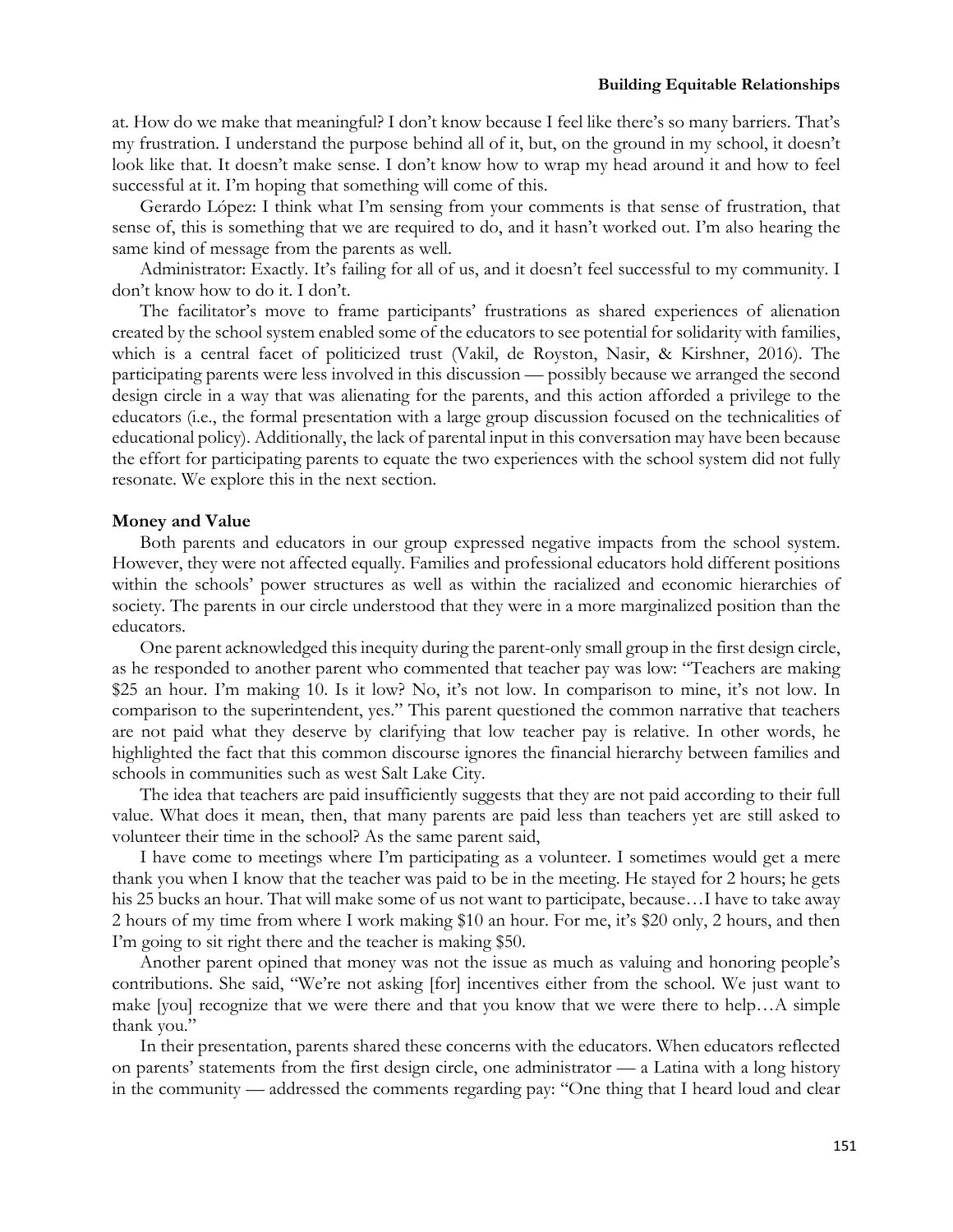was that teachers complain about not being paid enough, but teachers actually get paid a lot more than people in the community." By honoring this comment (rather than, for example, becoming defensive), the administrator communicated her agreement and desire to address the issue in the design process. In the final design, recommendations included both financial remuneration for parents as well as other ways of honoring their engagement through food, celebrations, and awards.

This discussion suggests that cross-racial solidarity requires more than sharing frustrations or goals. In line with Vakil, de Royston, Nasir, and Kirshner's (2016) argument, it demands explicit contention with systemic power imbalances, both racial and otherwise, that affect families and educators differently. In this case, raising these issues created an opportunity for educators to hear, honor, and consider family critiques, which could deepen the sense of mutual respect (Bryk & Schneider, 2003).

## **Building on Ideas and Learning**

One opportunity that the design process afforded participants, which many family-school interactions do not, is the ability to create together. In the third design circle, we asked small groups of parents and educators to reimagine SCCs. Gerardo explained it this way:

If we had an opportunity to redesign this, to rethink this, to create something that would work, what would a functioning SCC look like for you? What would that look like? What would it feel like? What would it taste like? I said it tastes like tamales. That's what it would taste like, but that's me.

Each group received paper, markers, and an open license to create in whatever form they wanted (e.g., visual art, sketches, text). Facilitators visited tables to nudge the conversations forward and elicit engagement from quieter participants.

This process unlocked opportunities for another kind of connection — *building on one another's ideas*. One example is the following exchange between a parent (Latina), a counselor (White female), and an administrator (White male):

Parent: I feel that sometimes the reunions [meetings] need to be more like family reunions. Like he said, maybe with food from different countries, and they can speak about their own countries. Before they start talking about academic issues or, I don't know, economic. We need to know each other: What's your name? Where do you live? What are your issues? A little more like a family reunion — first to have empathy, to feel that you are part of something.

Counselor: Yeah.

Parent: You need to do something, like about empathy, feelings, something like that. It may be a Latin way, but I think this would work. I have [a community organization, and in the name is the word] c*asa*. I put c*asa* because with the name, they can feel like, "Oh, casa." It's something that attracts them, and I think that this is the first thing. By then I'll start having empathy, no issue.

Counselor: What I'm hearing you saying is before we even start the SCC, meaning that [at] the beginning of the year, we have those parents there, and it's got to be a fiesta or a party itself. To get together, to know each other, even if it's a small group, because that's where we're going to build relationships and trust, and then we can move on with the business of the school at hand.

Administrator: With this, and this is a pretty basic question, where I grew up, we would always have a potluck or something like that, where everyone brings a dish and you share. Is that something appropriate to ask?

Parent: Yes, that would be your second meeting.

The parent employed her cultural and professional knowledge to reimagine the SCCs. The educators encouraged her to continue, demonstrated that they were listening, and then connected the ideas to their own lives. The counselor built on the idea of a family reunion with the idea of a party, although that arguably misses the family association that the parent suggested. She also utilized the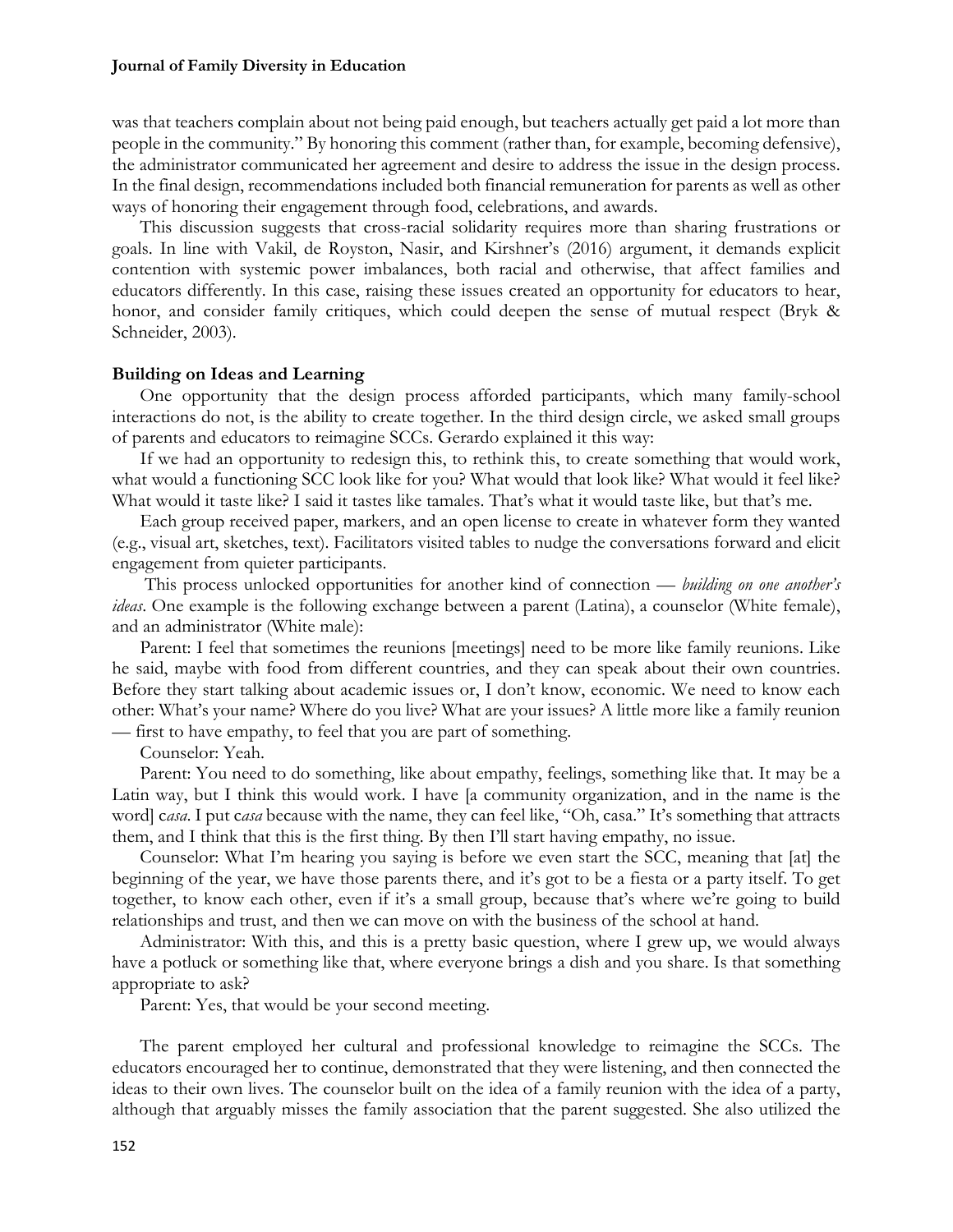Spanish word *fiesta,* perhaps to connect with a Spanish-speaking parent or perhaps to build on the parent's usage of *casa* as a culturally relevant concept. Meanwhile, the administrator inquired whether it would be appropriate to ask parents to bring food, and the participating parent resisted, saying essentially that the school should be responsible for the initial event. Ultimately, both ideas — a more family-like or homelike space and school-planned fiestas to begin the year — were included as proposals in the final report. This process of listening respectfully, honoring each other's knowledge and expertise, asking questions to learn, and persisting by including those ideas in the final product implements many of the building blocks of trusting, equitable relationships.

Building on one another's ideas demonstrates respect for the other person as well as appreciation for their competency (Bryk & Schneider, 2003). In this case, educators acknowledged a parent's competency not only as a parent but also a community leader and a cultural authority. This concept of a parent role is broader than traditional in family engagement and celebrates the knowledge that CLD families provide (González, Moll, & Amanti, 2006).

# **Discussion**

In the previous sections, we shared moments of connection that occurred during our participatory design research project as well as encouragements or hindrances to these moments. As schools and families are increasingly asked to collaborate to support student success, these moments suggest promise for building the trusting relationships needed to undergird such collaboration. These findings are preliminary; we cannot say that the dynamics of our group will necessarily translate to others. Our group had a particular makeup: mostly White educators and Latinx families of immigrant or migrant backgrounds, the majority of whom had experience in FSC. Concurrently, we perceive clear connections to existing literature and the potential that our findings may resonate with other contexts.

Our research suggests that possibilities for building trust are opened when educators express vulnerability and self-critique to families. This is not common in our school system. More often, families are expected to be vulnerable — disclosing home events, accepting advice regarding their children, or allowing teachers to conduct home visits. Generally, teachers are not asked to be equally vulnerable regarding their fears and mistakes; rather, they are expected to project confident professionalism. Many teachers express fear of parental judgment, especially when parents ask to visit their classrooms (Hong, 2011; Lawrence-Lightfoot, 2003). However, our research suggests that overcoming that fear and allowing vulnerability to surface can humanize teachers in parents' eyes. Families may respond with empathy.

These findings further suggest that shared frustration with the educational system creates potential for solidarity between families and educators. Families are often exasperated with the educational system, especially nondominant families who face layers of marginalization in schools. As the educators in our study noted, teachers and administrators are often the face of that system and thus receive the brunt of that frustration. However, educators are also impacted by the system in which they work, often in negative and dehumanizing ways (Carter Andrews, Bartell, & Richmond, 2016). Sharing those irritations with families and listening nondefensively to families' frustrations opens avenues of understanding and common causes. To utilize the language of our circles, the school system alienates families and educators from one another, but collaborative critique of an alienating system can be a point of connection.

However, this strategy of sharing alienation or frustration can backfire. Educators and families are not equally impacted by the school system, particularly in low-wealth communities of color with a majority of White, middle-class teaching staffs. Simply stating, "We're all in this together" without recognizing the power differentials between families and schools could lead to resentment and distrust.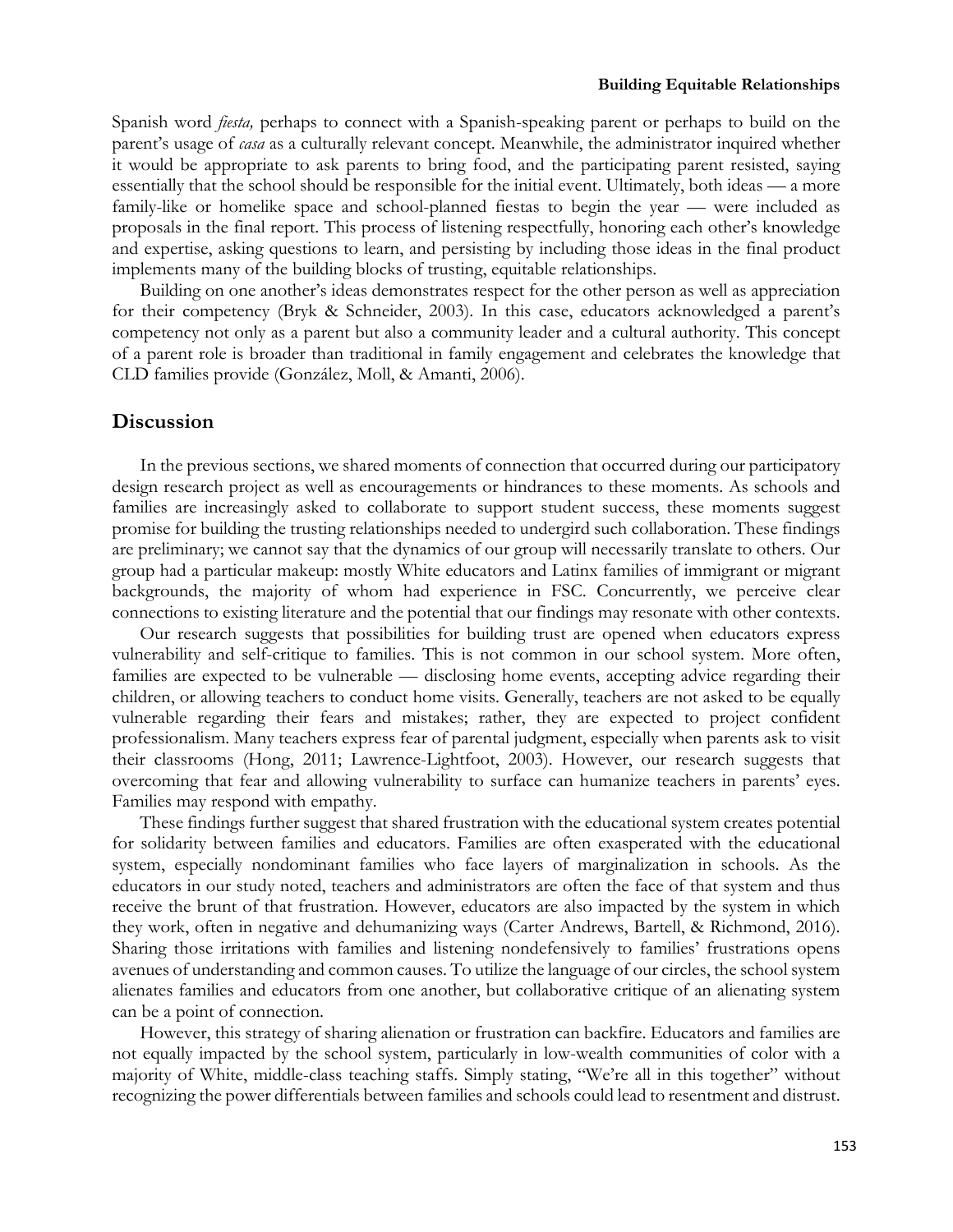Concurrently, enabling critiques of these differential positionalities can advance the conversation and, eventually perhaps, strengthen trust by attending to its racialized and political aspects (Vakil, de Royston, Nasir, & Kirshner, 2016).

Additionally, our research suggests the value of families and educators engaging in cocreation, sharing knowledge, and building on one another's ideas. A significant line of research highlights families' knowledge and assets and ways to introduce these aspects to school spaces to improve education (González, Moll, & Amanti, 2006; López, 2001; López & Vàzquez, 2006). However, deficit views of parents continue to proliferate in our school systems (Olivos, 2016). Educators need opportunities to experience firsthand the assets that families provide. In our case, codesign offered a critical scaffolding for this process, and we see significant potential in spreading the usage of this research approach in education.

Notably, the two Latina educators in the room, working in positions focused on FSC, were essential members in some of the interactions outlined above. At key moments, these individuals highlighted and validated parent critiques from an educator perspective. This emphasizes the value of *cultural brokers* — individuals who can bridge and mediate between the cultures, languages, and perspectives of families and schools (Lopez & Stack, 2001). Cultural brokering is a complex process that can be utilized as a further tool for socializing parents into dominant school cultures; however, it also offers potential for sparking additional transformative relationships (Ishimaru et al., 2016).

Finally, we cannot separate moments of connection from the fact that this was a highly designed and facilitated space. Our choices as a planning team were critical to the interactions that occurred. These decisions included whom to invite, where to hold the circles, what to include on the agenda, where people should sit, how discussions would be held (e.g., affinity groups, small groups, or the whole group), which topics or data would continue from one session to another, how many sessions to have, what ideas facilitators should highlight, and much more. For example, more than one reviewer of this article has remarked on the rarity of educators being as vulnerable as they were and questioned how it was possible in this context. While we cannot know with certainty, our prior design and facilitation choices likely had a substantial impact: we had prior relationships with each educator in the room; we invited educators who commonly expressed critiques of racist practices in schools; we invited parents from across the district, so educators were not speaking primarily to families from their own schools; and we had educators initially meet in the relatively safe space of an all-educator group before presenting together. After every session, our team reflected and redesigned, learning from our facilitation mistakes as well as our successes. While no one way is perfect to facilitate family-school relationship building, we believe that these design questions must be addressed thoughtfully.

# **Implications and Conclusion**

The importance of relationships in FSC cannot be overstated. Understanding family-educator dynamics, particularly within inequity and power imbalances, is critical if we are to consciously foster such relationships in our schools and communities. The findings in this article, although tentative and exploratory, suggest avenues of possibilities for this relational work that is relevant to scholars and educators.

Primarily, this research communicates the possibilities and challenges of codesign work between families and educators. An emerging field of research and practice, codesign efforts may offer a vital alternative to school-centric, educator-dominated family engagement approaches (Ishimaru, 2019b). Our study supports this claim and offers recommendations for structuring and facilitating the design process to support family-educator relationship building. For example, it highlights the importance of engaging in self-reflection, of creating low-risk opportunities to express vulnerabilities and critiques, of implementing structured time to listen reflectively, of facilitating critical analysis of systems that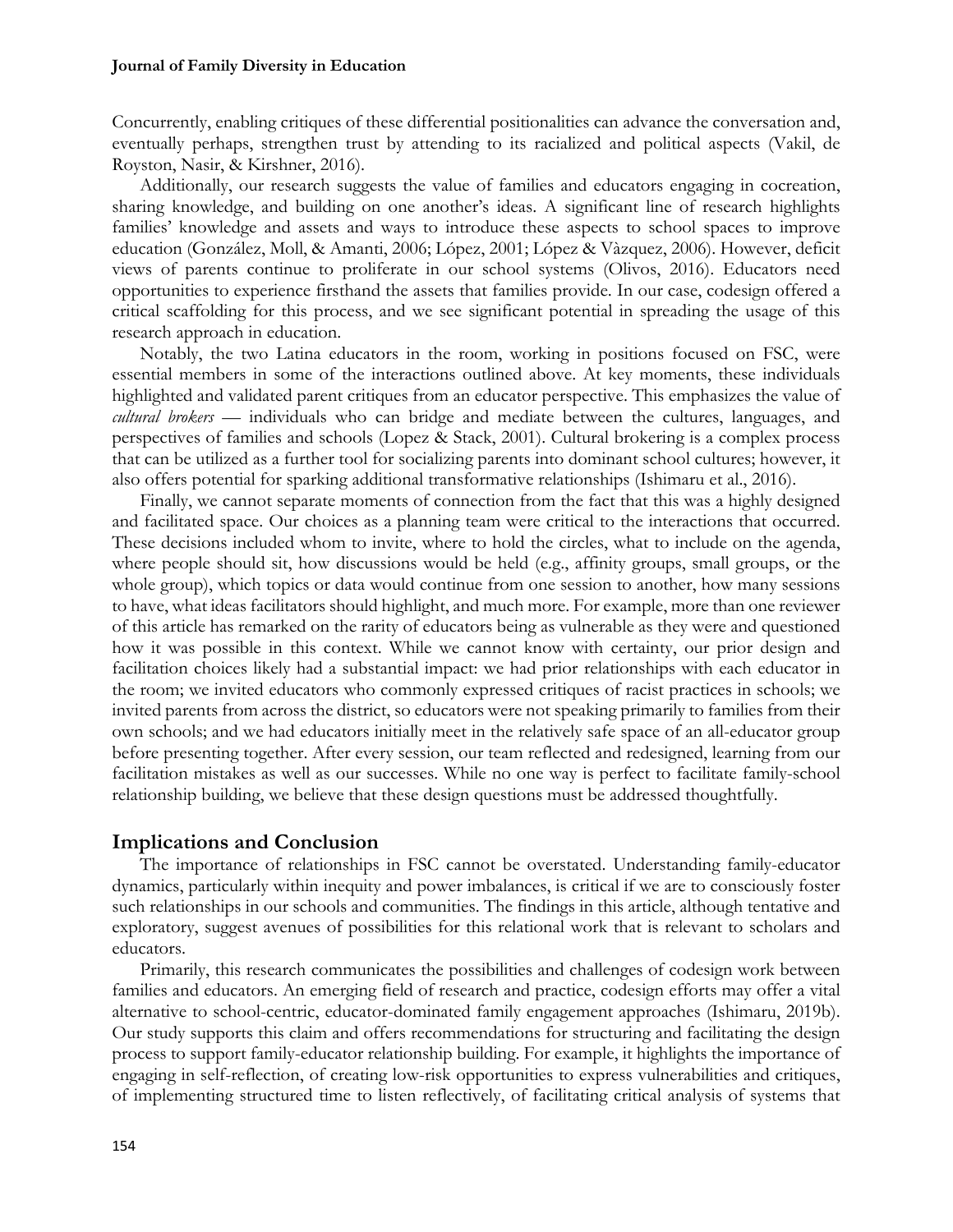honor all experiences while also recognizing asymmetrical power relationships, of including cultural brokers in the group, and of unlocking space for creativity and imagination. Furthermore, it emphasizes the importance of presenting multiple opportunities to engage over time. The collaboration and respect we witnessed at the third session would likely not have been possible at the first or even the second meeting, because the ability to include these elements relied on participants feeling sufficiently safe and trusting to honestly share their ideas.

A more challenging question, perhaps, is how educators can foster these types of interactions within existing school and community spaces, where they have less control over the who, what, when, and how of engagement. On the one hand, educators can rethink how they employ existing interactions. Where can vulnerability be expressed? Are they responding to families' issues with affirmation and understanding of systemic injustice, rather than being defensive or dismissive? Could parent-teacher conferences be an opportunity to build on one another's ideas rather than a one-way information session? On the other hand, our traditional structures of family-educator interactions are typically school-centric and fraught with power imbalances and settled scripts. Our findings stress the importance of educators leaving their classrooms and offices to create new opportunities to interact and to work with families and community partners to build new spaces that bridge community and school.

Ultimately, we see the potential of these family-educator interactions to create more than simply trust, although this factor is critically important. These moments of connection further offer the possibility of a more humanizing form of family engagement. According to Gallo (2017), *humanizing family engagement* challenges deficit narratives regarding bicultural families and families of color, fosters understanding of people's diverse lives and challenges, honors and builds on the assets and knowledge of all parties, and involves critical introspection. Humanizing engagement is a long, slow process built through humanizing interactions among educators, families, and students. While far from perfect, our design circles appear to have fostered humanizing interactions: these moments enabled families and educators to look past assumptions and biases, seeing one another as full people with complex histories, lives, and futures and appreciating each other's valuable professional and cultural knowledge. This sense of connecting on a human level was captured in one parent's reflections a year later: "Design Circles was well thought out. Even the before and after social conversations that took place gave me a sense of belonging. I felt I was at the right place with the right people at the right time." We are not arguing that a few positive interactions will transform family-school relationships. Rather, we are suggesting that viewing these interactions as small openings or cracks in the barriers between families and schools — noticing, appreciating, and seeking to create more of these connections can reveal new pathways to allow humanizing relationships to thrive.

In this project, one of our ultimate goals was to shift power imbalances that subordinate CLD parents to educators and alienate them from decision-making power within the school system. Relationships, regardless of their strength, do not automatically change power dynamics. However, we understand them to be an indispensable part of the process of shifting power in schools. Only when educators and families have mutual respect and willingness to be vulnerable can they undertake the risks associated with sharing power. Only when families and educators build racial and political solidarity can they begin to address the root causes of power imbalances. We have only begun to create SCCs that are truly hubs of family power in schools; regardless, we have observed ongoing shifts in power relationships throughout our project. For example, during our pilot, we were thrilled to see school administrators and teachers lending their support to a parent-led effort to recruit families to the SCC and educate them regarding their rights. Moreover, these educators accepted families from outside their school communities into the SCC as coresearchers who observed and took field notes on the councils' workings, which are roles that parents are rarely permitted to fill within schools.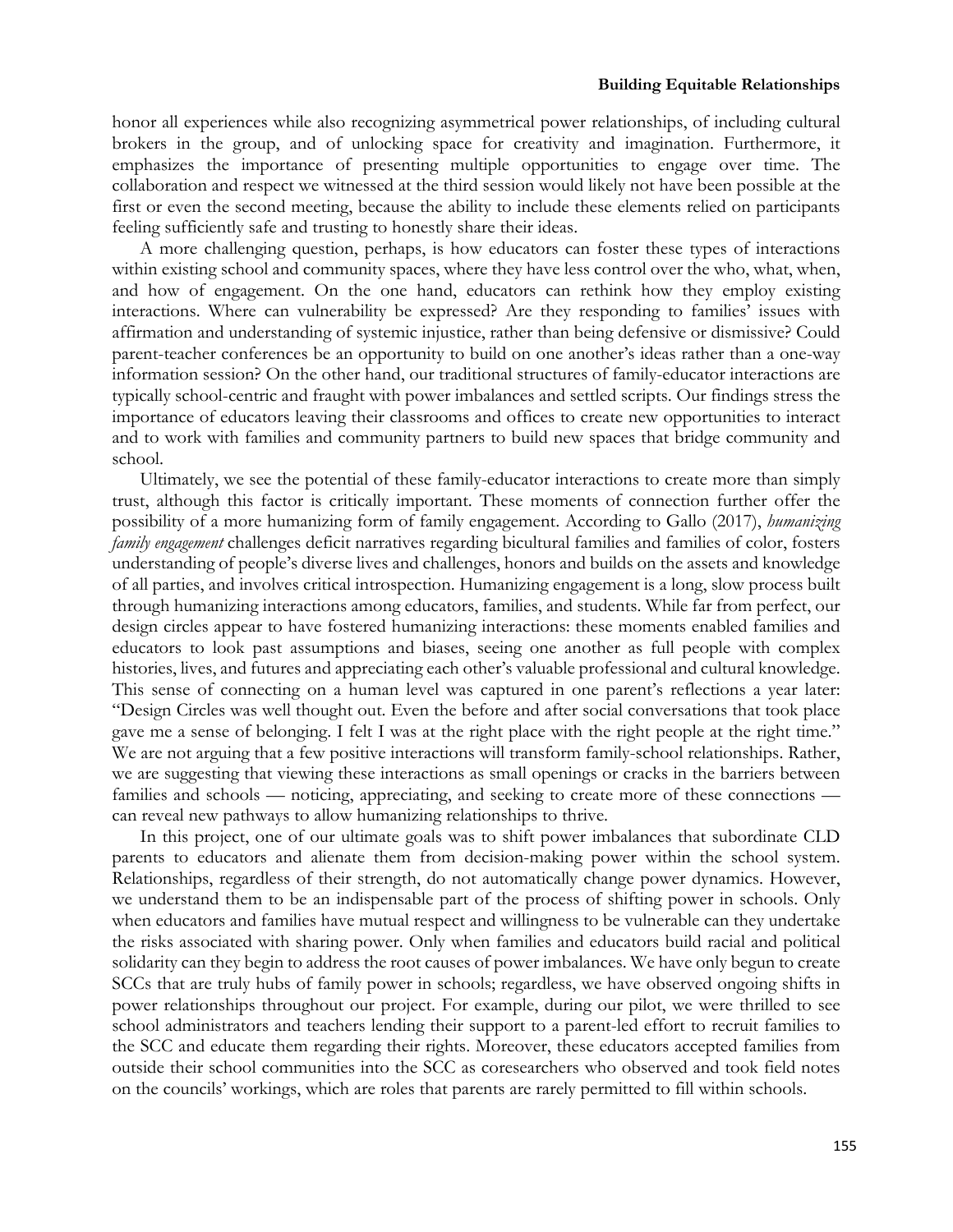At the end of the third circle, Almaida offered a tearful closing speech to the group, emphasizing the rarity of this kind of opportunity:

I wanted to share one thing with you guys...For the past 12 years, I've worked with families in the community, and time and again, I would come to administrators or come to this group of people that wanted to make a change in the community, and I would say, "Well, we need to bring groups together. We need to bring parents, teachers, and administrators together; we need to talk this out." And they said, it could not be done. But you are history in the making. It was able to be done. We did it here. We came together, we talked about a topic that affects everyone, that affects our children, that affects the education that our children are receiving, and our voices were heard all around the table. When they said it could not be done, we did it. Thank you. Give yourself a hand.

This project was largely uncharted territory for every person in the room, including us. Nothing like this has previously happened in our district, and so we began with a sense of hope and experimentation as well as naivete regarding the potential challenges. For example, we underestimated the extent to which unequal power relationships would assert themselves during discussions or how explicit we would need to be about centering on families and facilitating discussions regarding inequity and racism.

Our approach evolved over time as the project entered new phases. We have enjoyed success with family-only and family-dominated design circles, which created additional room for CLD parents to assume the lead in the design process and outcome. We struggled when we made the circles excessively large with people who did not have existing relationships and when we broadened our focus to FSC in general. We engaged in difficult conversations about intersectional power when gender and racial or ethnic dynamics in the group combined in complex ways to make equitable discussion difficult. Moreover, COVID-19 pushed us to radically reframe our process, and our study evolved into a Zoombased video project in which experiences of families and educators were shared. As with familyeducator relationships, the work of solidarity-driven codesign is not a static concept with a clear end. This ongoing and evolving process needs constant attention, learning, and work as the people and the context change. We hope this research contributes to the never-ending, rewarding work of building humanizing family-school relationships.

# **Notes**

1. We invited an equal number of parents and educators with the idea that this would create a context in which both groups felt that they were on equal footing and felt safe to talk without dominating. However, we later recognized that numerical equality may not actually be effective in creating the equitable relationships that we need in the long term. In fact, SCCs call for more parents than educators in their membership. Over the years, we have increasingly shifted to inviting fewer educators than families to ensure that family perspectives and leadership are the core.

## **References**

- Adams, K. S., & Christenson, S. L. (1998). Differences in parent and teacher trust levels: Implications for creating collaborative family-school relationships. *Special Services in the Schools, 14*(1-2), 1–22.
- Adams, K. S., & Christenson, S. L. (2000). Trust and the family–school relationship examination of parent– teacher differences in elementary and secondary grades. *Journal of School Psychology, 38*(5), 477–497.

Anderson, G. L. (1998). Toward authentic participation: Deconstructing the discourses of participatory reforms in education. *American Educational Research Journal, 35*(4), 571–603.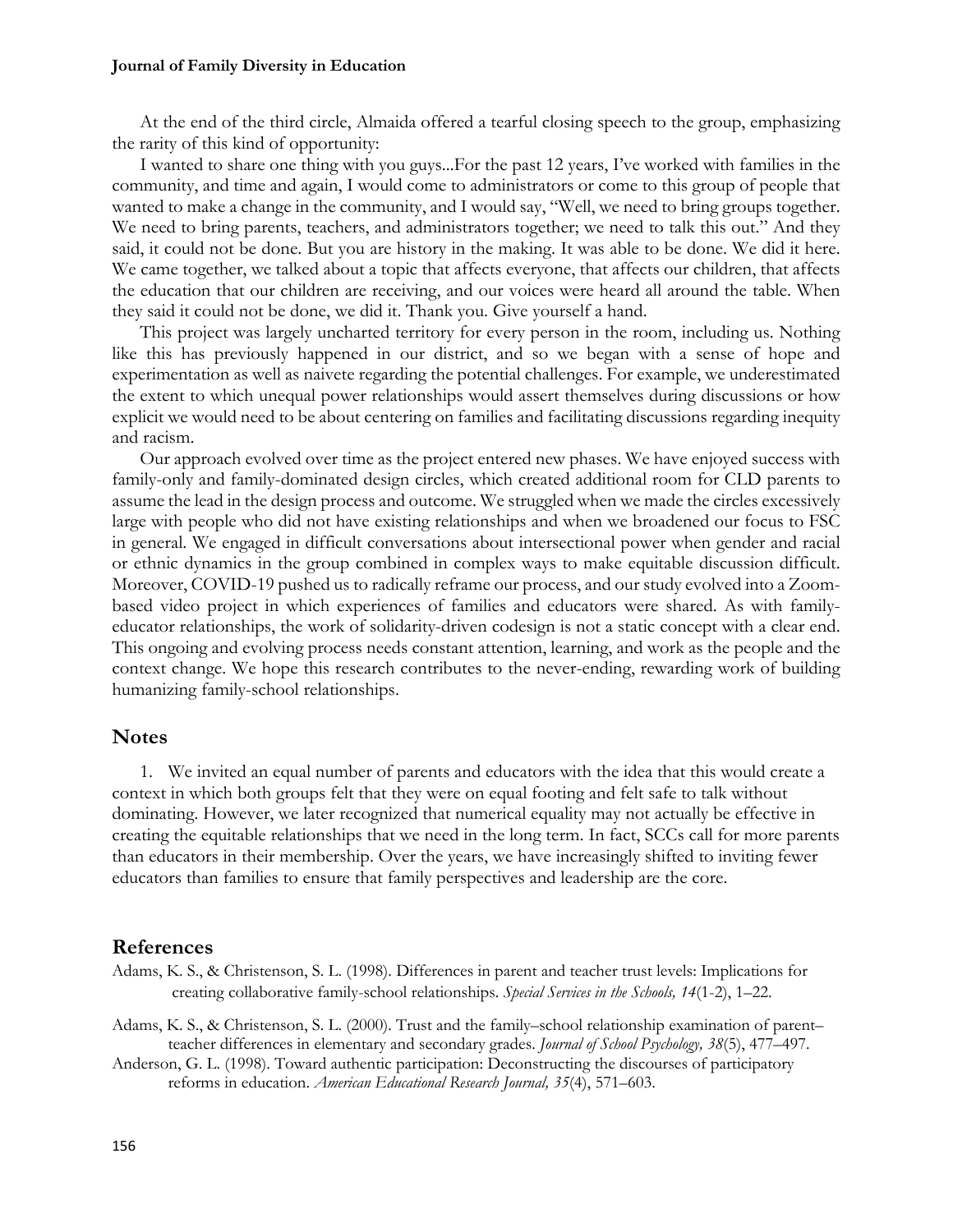- Bang, M., & Vossoughi, S. (2016). Participatory design research and educational justice: Studying learning and relations within social change making. *Cognition and Instruction, 34*(3), 173–193.
- Beckman, M., & Long, J. F. (2016). *Community-based research: Teaching for community impact*. Sterling, VA: Stylus Publishing, LLC.
- Brewster, C., & Railsback, J. (2003). *Building trusting relationships for school improvement: Implications for principals and teachers*. Portland, OR: Northwest Regional Educational Lab.
- Brown, F., & Hunter, R. C. (1998). School-based management: Involving minority parents in shared decision making. *Urban Education*, *33*(1), 95–122.
- Bryk, A. S., & Schneider, B. (2003). Trust in schools: A core resource for school reform. *Educational Leadership, 60*(6), 40–45.
- Carter Andrews, D. J., Bartell, T., & Richmond, G. (2016). Teaching in dehumanizing times: The professionalization imperative. *Journal of Teacher Education*, *67*(3), 170–172.
- Cartwright, P., & Noone, L. (2006). Critical imagination: A pedagogy for engaging pre-service teachers in the university classroom. *College Quarterly, 9*(4), 1–14.
- Charmaz, K. (2007). *Constructing grounded theory*. New York: Sage.
- Christenson, S. L., & Reschly, A. L. (Eds.). (2010). *Handbook of school-family partnerships.* New York: Routledge.
- Clarke, B. L., Sheridan, S. M., & Woods, K. E. (2010). Elements of healthy family-school relationships. In A. L. Reschly & S. L. Christenson. (Eds.) *Handbook of school-family partnerships* (pp. 61–79). New York: Taylor & Francis.
- Cobb, P., Confrey, J., DiSessa, A., Lehrer, R., & Schauble, L. (2003). Design experiments in educational research. *Educational Researcher, 32*(1), 9–13.
- Collins, A., Joseph, D., & Bielaczyc, K. (2004). Design research: Theoretical and methodological issues. *The Journal of the Learning Sciences, 13*(1), 15–42.
- Delgado Gaitan, C. (2012). Culture, literacy, and power in family–community–school–relationships. *Theory Into Practice, 51*(4), 305–311.
- Designs for Change. (2002). *Chicago's local school councils: What the research says*. Chicago, IL: Author.
- Downen, J., Perlich, P., Wood, A., & Munro, S. (2012). *Neighborhoods [west side neighborhood profile].* Retrieved from https://partners.utah.edu/about-unp/neighborhoods/
- Epstein, J. L., Sanders, M. G., Sheldon, S. B., Simon, B. S., Salinas, K. C., Jansorn, N. R., & Hutchins, D. J. (2018). *School, family, and community partnerships: Your handbook for action*. Thousand Oaks, CA: Corwin Press.
- Family Leadership Design Collaborative (2019). *Transforming the field of family engagement: Co-designing research, practices, and measures for educational justice and community wellbeing*. Seattle, WA: Author.
- Gallo, S. (2017). *Mi padre: Mexican immigrant fathers and their children's education*. New York: Teachers College Press.
- Greene, M. (2000). *Releasing the imagination: Essays on education, the arts, and social change*. San Francisco: Jossey-Bass.
- González, N., Moll, L. C., & Amanti, C. (Eds.). (2006). *Funds of knowledge: Theorizing practices in households, communities, and classrooms*. London: Routledge.
- Henderson, A. T., Mapp, K. L., Johnson, V. R., & Davies, D. (2007). *Beyond the bake sale: The essential guide to family-school partnerships*. New York: The New Press.
- Hong, S. (2011). *A cord of three strands: A new approach to parent engagement in schools.* Cambridge, MA: Harvard Education Press.
- Hong, S. (2019). *Natural allies: Hope and possibility in teacher-family partnerships.* Cambridge, MA: Harvard Education Press.
- Ishimaru, A. M. (2019a). From family engagement to equitable collaboration. *Educational Policy, 33*(2), 350– 385.
- Ishimaru, A. M. (2019b). *Just schools: Building equitable collaborations with families and communities*. New York: Teachers College Press.
- Ishimaru, A. M., & Bang, M. (2016). *Toward a transformative research and practice agenda for racial equity in family engagement.* Seattle, WA: Family Leadership Design Collaborative. Retrieved from http://familydesigncollab.org/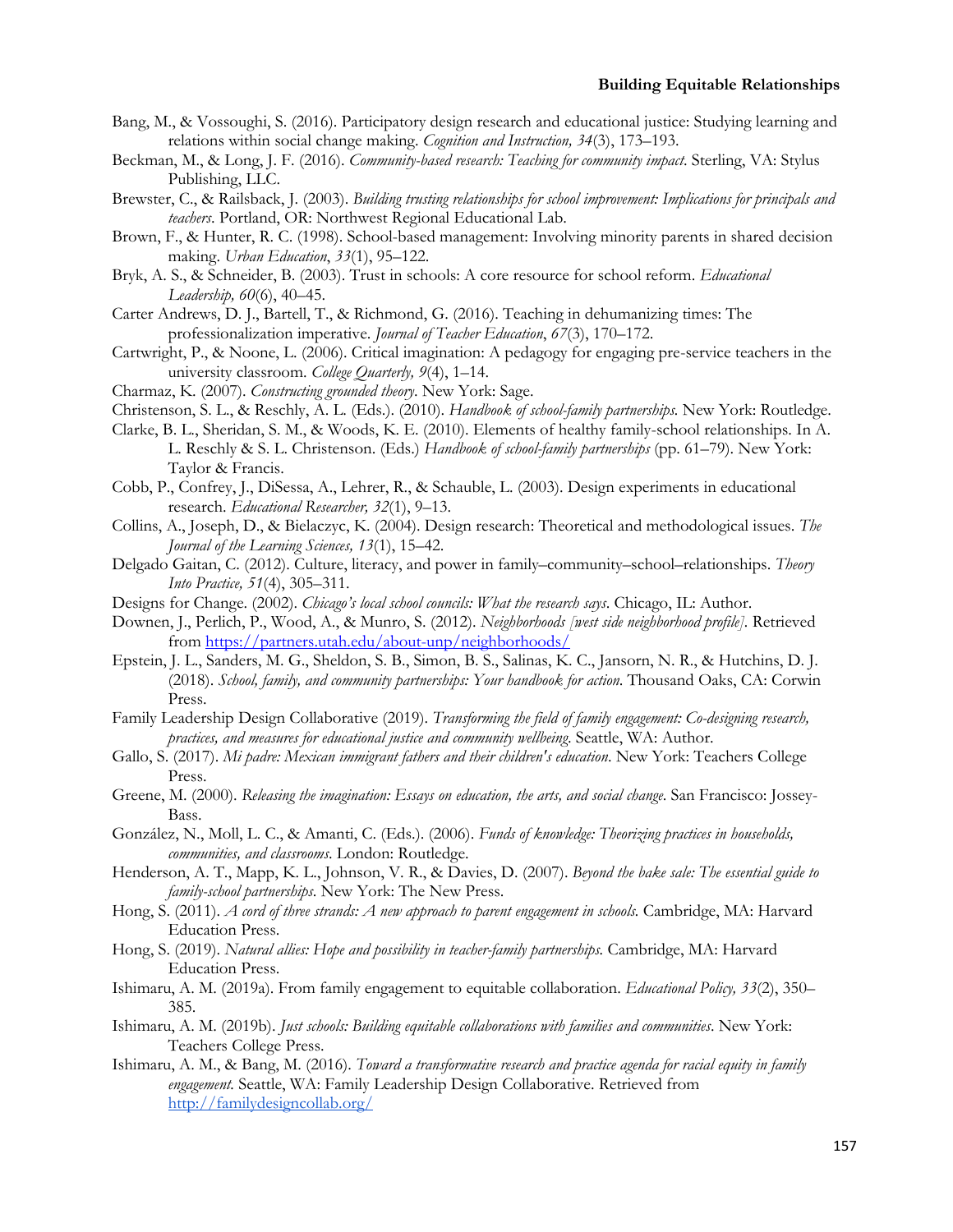- Ishimaru, A. M., Bang, M., Valladares, M. R., Nolan, C. M., Tavares, H., Rajendran, A., & Chang, K. (2019). *Recasting families and communities as co-designers of education in tumultuous times.* Boulder, CO: National Education Policy Center.
- Ishimaru, A. M., Rajendran, A., Nolan, C. M., & Bang, M. (2018). Community design circles: Co-designing justice and wellbeing in family-community-research partnerships. *Journal of Family Diversity in Education, 3*(2), 38–63.
- Ishimaru, A. M., Torres, K. E., Salvador, J. E., Lott, J., Williams, D. M. C., & Tran, C. (2016). Reinforcing deficit, journeying toward equity: Cultural brokering in family engagement initiatives. *American Educational Research Journal, 53*(4), 850–882.
- Khalifa, M. A., Gooden, M. A., & Davis, J. E. (2016). Culturally responsive school leadership: A synthesis of the literature. *Review of Educational Research, 86*(4), 1272–1311.
- Lawrence-Lightfoot, S. (2003). *The essential conversation: What parents and teachers can learn from each other.* New York: Ballantine Books.
- Lawrence-Lightfoot, S., & Davis, J. H. (1997). *The art and science of portraiture*. San Francisco: Jossey-Bass.
- Lopez, G. (2001). The value of hard work: Lessons on parent involvement from an (im) migrant household. *Harvard educational review*, *71*(3), 416–438.
- Lopez, M. L., Stack, C. (2001). Social capital and the culture of power: Lessons from the field. In Saegert, S. (Ed.), Social capital and poor communities (pp. 31–59). New York, NY: Russell Sage Foundation.
- López, G. R., & Vázquez, V. A. (2006). Parental involvement in Latina/o-impacted schools in the Midwest: Recognizing the role and function of home-based knowledge and practices. *Journal of School Public Relations, 27*(4), 3–36.
- Malen, B. & Ogawa, R. T. (1988). Professional-patron influence on site-based governance councils: A confounding case study. *Educational Evaluation and Policy Analysis, 10*(4), 251–270.
- Mapp, K. L., Carver, I., & Lander, J. (2017). *Powerful Partnerships: A Teacher's Guide to Engaging Families for Student Success*. New York: Scholastic.
- Marschall, M. (2006). Parent involvement and educational outcomes for Latino students. *Review of Policy Research, 23*(5), 1053–1076.
- Martell, G. (2008). Why saving a seat is not enough: Aboriginal rights and school community councils in Saskatchewan. First Nations Perspectives, 1(1), 19–40.
- Mediratta, K., Shah, S., & McAlister, S. (2009). *Community organizing for stronger schools: Strategies and successes*. Cambridge, MA: Harvard Education Press.
- Moradi, S., Hussin, S. B., & Barzegar, N. (2012). School-based management (SBM), opportunity or threat (education systems of Iran). *Procedia-Social and Behavioral Sciences*, *69*, 2143–2150. DOI:10.1016/j.sbspro.2012.12.179
- Nygaard, R. (2010). Sources of Confidence in School Community Councils. School Community Journal, 20(2), 137–158.
- Olivos, E. M. (2006). *The power of parents: A critical perspective of bicultural parent involvement in public schools*. New York: Peter Lang.
- Park, S., & Paulick, J. (2021). An Inquiry into Home Visits as a Practice of Culturally Sustaining Pedagogy in Urban Schools. *Urban Education*. DOI: 0042085921998416.
- Preston, J. (2009). Educational reform via school councils: Comparing Saskatchewan's school community councils to an international precedent. *Comparative and International Education*, *38*(1), 29–44. DOI:10.5206/cie-eci.v38i1.9126
- Race Forward. (2006). *Historical timeline of public education in the US*. Retrieved from https://www.raceforward.org/research/reports/historical-timeline-public-education-us
- Saldaña, J. (2015). *The coding manual for qualitative researchers*. New York: Sage.
- Salt Lake City School District. (2021). *2021-2022 Ethnicity Report*. Retrieved from https://www.slcschools.org/schools/district-demographics
- School Land Trust Program. (n.d.) *Brief history of school land trusts in Utah*. Retrieved from http://www.schoollandtrust.org/wp-content/uploads/sites/32/2016/02/HISTORY-OF-SCHOOL-TRUST-LANDS-IN-UTAH-School-Board-1.pdf
- Smith, L. T. (1999). Decolonizing methodologies: Research and indigenous peoples. London: Zed Books Ltd.